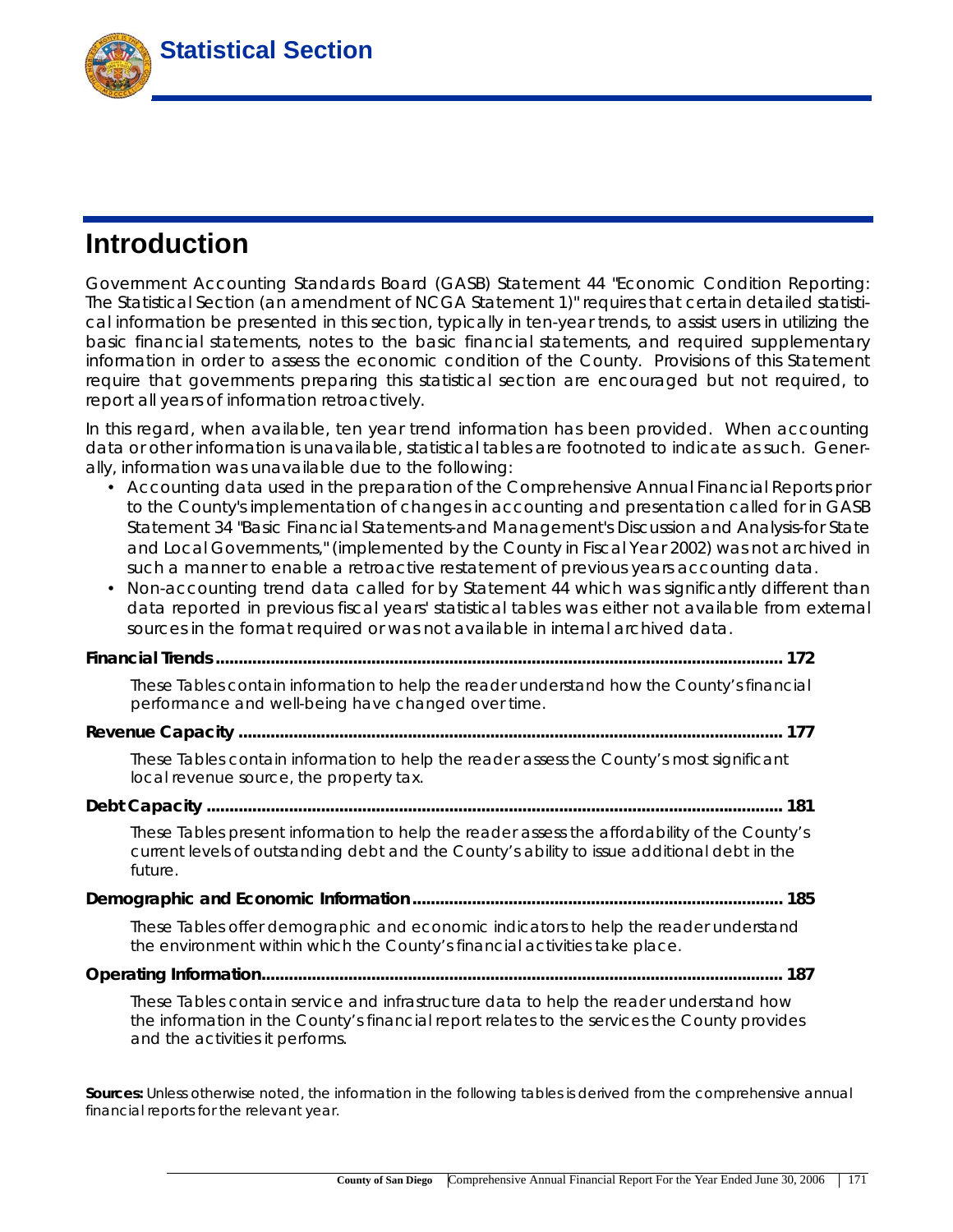

| <b>County of San Diego</b>                                                                                          |                               |                                   |                    |            |            |  |  |  |  |  |  |  |  |  |
|---------------------------------------------------------------------------------------------------------------------|-------------------------------|-----------------------------------|--------------------|------------|------------|--|--|--|--|--|--|--|--|--|
|                                                                                                                     |                               | <b>Net Assets by</b><br>Component |                    |            |            |  |  |  |  |  |  |  |  |  |
|                                                                                                                     | Last Five Fiscal Years (1)    |                                   |                    |            |            |  |  |  |  |  |  |  |  |  |
|                                                                                                                     | (Accrual Basis of Accounting) |                                   |                    |            |            |  |  |  |  |  |  |  |  |  |
| (in thousands)                                                                                                      |                               |                                   |                    |            |            |  |  |  |  |  |  |  |  |  |
|                                                                                                                     |                               |                                   | <b>Fiscal Year</b> |            |            |  |  |  |  |  |  |  |  |  |
|                                                                                                                     | 2002                          | 2003                              | 2004               | 2005       | 2006       |  |  |  |  |  |  |  |  |  |
| <b>Net Assets</b>                                                                                                   |                               |                                   |                    |            |            |  |  |  |  |  |  |  |  |  |
| Governmental activities                                                                                             |                               |                                   |                    |            |            |  |  |  |  |  |  |  |  |  |
| Invested in capital assets, net of<br>related debt                                                                  | \$<br>2,178,892               | 2,261,697                         | 2,324,806          | 2,341,126  | 2,367,442  |  |  |  |  |  |  |  |  |  |
| <b>Restricted</b>                                                                                                   | 148,489                       | 243,815                           | 169,983            | 223,565    | 224,635    |  |  |  |  |  |  |  |  |  |
| <b>Unrestricted</b>                                                                                                 | 271,909                       | (317, 357)                        | (668, 868)         | (541, 048) | (197, 916) |  |  |  |  |  |  |  |  |  |
| Total governmental activities net assets                                                                            | 2,599,290                     | 2,188,155                         | 1,825,921          | 2,023,643  | 2,394,161  |  |  |  |  |  |  |  |  |  |
| <b>Business-type activities</b>                                                                                     |                               |                                   |                    |            |            |  |  |  |  |  |  |  |  |  |
| Invested in capital assets, net of<br>related debt                                                                  | 66,026                        | 71,293                            | 78,485             | 84,416     | 97,212     |  |  |  |  |  |  |  |  |  |
| <b>Restricted</b>                                                                                                   | 34,151                        | 15                                |                    |            |            |  |  |  |  |  |  |  |  |  |
| Unrestricted                                                                                                        | 44.495                        | 80.359                            | 79,358             | 76.310     | 81,125     |  |  |  |  |  |  |  |  |  |
| Total business-type activities net assets                                                                           | 144,672                       | 151,667                           | 157,843            | 160,726    | 178,337    |  |  |  |  |  |  |  |  |  |
| Primary government                                                                                                  |                               |                                   |                    |            |            |  |  |  |  |  |  |  |  |  |
| Invested in capital assets, net of<br>related debt                                                                  | 2,244,918                     | 2,332,990                         | 2,403,291          | 2,425,542  | 2,464,654  |  |  |  |  |  |  |  |  |  |
| <b>Restricted</b>                                                                                                   | 182,640                       | 243,830                           | 169,983            | 223,565    | 224,635    |  |  |  |  |  |  |  |  |  |
| <b>Unrestricted</b>                                                                                                 | 316,404                       | (236,998)                         | (589, 510)         | (464, 738) | (116, 791) |  |  |  |  |  |  |  |  |  |
| Total primary government net assets                                                                                 | 2,743,962<br>\$               | 2,339,822                         | 1,983,764          | 2,184,369  | 2,572,498  |  |  |  |  |  |  |  |  |  |
| (1) 10 year trend data is unavailable, see explanatory information contained in Introduction to Statistical Section |                               |                                   |                    |            |            |  |  |  |  |  |  |  |  |  |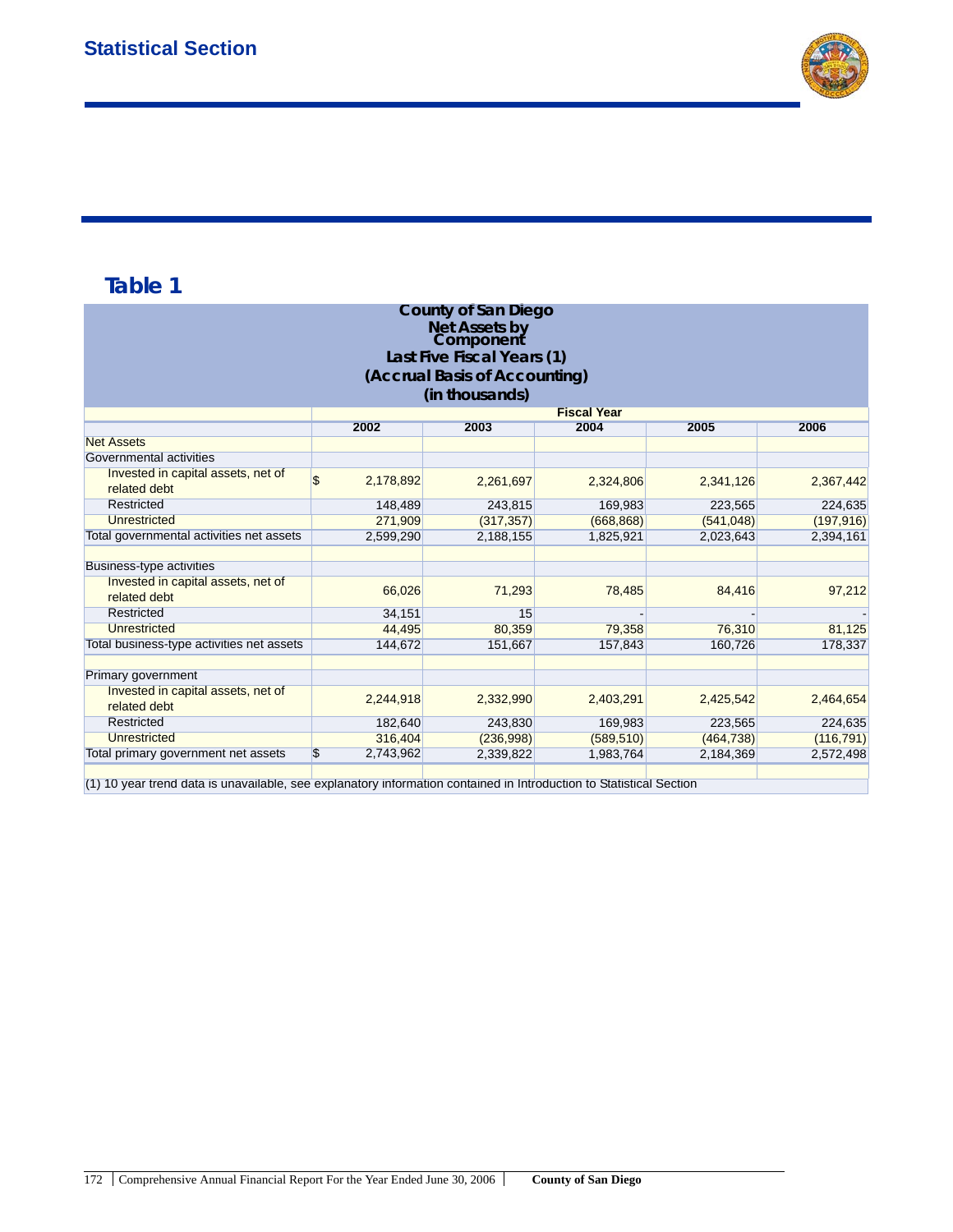

|                                                 | <b>County of San Diego</b>         |               |                    |            |            |
|-------------------------------------------------|------------------------------------|---------------|--------------------|------------|------------|
|                                                 | <b>Changes in Net Assets</b>       |               |                    |            |            |
|                                                 | For the Last Five Fiscal Years (1) |               |                    |            |            |
|                                                 | (Accrual Basis of Accounting)      |               |                    |            |            |
|                                                 |                                    |               |                    |            |            |
|                                                 | (in thousands)                     |               |                    |            |            |
|                                                 |                                    |               | <b>Fiscal Year</b> |            |            |
|                                                 | 2002                               | 2003          | 2004               | 2005       | 2006       |
| <b>Expenses</b>                                 |                                    |               |                    |            |            |
| Governmental activities:                        |                                    |               |                    |            |            |
| General government                              | \$<br>170,908                      | 234,062       | 234,759            | 232,826    | 240,158    |
| Public protection                               | 823,520                            | 1,140,484     | 1,173,532          | 960,227    | 1,021,464  |
| Public ways and facilities                      | 168,202                            | 142,356       | 160,344            | 122,797    | 128,268    |
| Health and sanitation                           | 547,200                            | 598,189       | 564,796            | 545,805    | 559,709    |
| <b>Public assistance</b>                        | 825,028                            | 1,035,065     | 1,052,911          | 972,592    | 1,015,481  |
| Education                                       | 24,119                             | 30,850        | 31,722             | 27,394     | 32,488     |
| <b>Recreation and cultural</b>                  | 18,021                             | 23,520        | 26,493             | 21,405     | 23,376     |
| Interest on long-term debt                      | 68,771                             | 87,627        | 91,897             | 106,612    | 116,692    |
| Total governmental activities expenses          | 2,645,769                          | 3,292,153     | 3,336,454          | 2,989,658  | 3,137,636  |
| <b>Business-type activities</b>                 |                                    |               |                    |            |            |
| Airport                                         | 7,973                              | 7,125         | 7,373              | 8,117      | 7,699      |
| Wastewater Management                           | 3,808                              | 4,357         | 4,005              | 5,076      | 4,733      |
| Transit (2)                                     | 17,085                             |               |                    |            |            |
| <b>Sanitation Districts</b>                     | 15,306                             | 15,216        | 15,828             | 20,564     | 15,133     |
| Total business-type activities expenses         | 44,172                             | 26,698        | 27,206             | 33,757     | 27,565     |
| Total primary government expenses               | 2,689,941                          | 3,318,851     | 3,363,660          | 3,023,415  | 3,165,201  |
| <b>Program Revenues</b>                         |                                    |               |                    |            |            |
| Governmental activities:                        |                                    |               |                    |            |            |
| Charges for services                            |                                    |               |                    |            |            |
| General government                              | 94,805                             | 121,070       | 93,143             | 84,769     | 99,083     |
| <b>Public Protection</b>                        | 166,900                            | 170,221       | 206,679            | 229,150    | 202,941    |
| Other activities                                | 119,291                            | 117,569       | 122,139            | 100,465    | 153,535    |
| Operating grants and contributions              | 1,168,086                          | 1,288,166     | 1,339,083          | 1,769,805  | 1,792,663  |
| Capital grants and contributions                | 30,128                             | 40,587        | 67,357             | 32,303     | 5,283      |
| Total governmental activities program revenues  | 1,579,210                          | 1,737,613     | 1,828,401          | 2,216,492  | 2,253,505  |
| Business-type activities:                       |                                    |               |                    |            |            |
| Charges for services                            |                                    |               |                    |            |            |
| Airport                                         | 5,479                              | 7,396         | 6,734              | 8,345      | 7,433      |
| Wastewater Management                           | 4,106                              | 4,496         | 5,447              | 5,357      | 4,322      |
| Transit (2)                                     | 17,047                             |               |                    |            |            |
| <b>Sanitation Districts</b>                     | 15,713                             | 15,444        | 15,765             | 16,949     | 17,251     |
| Operating grants and contributions              | 5,763                              | 3,769         | 4,153              | 3,700      | 9,994      |
| Capital grants and contributions                | 501                                | 839           | 1,539              | 1,036      | 58         |
| Total business-type activities program revenues | 48,609                             | 31,944        | 33,638             | 35,387     | 39,058     |
| Total primary government program revenues       | 1,627,819                          | 1,769,557     | 1,862,039          | 2,251,879  | 2,292,563  |
|                                                 |                                    |               |                    |            |            |
| Net (Expense) Revenue                           |                                    |               |                    |            |            |
| Governmental activities                         | (1,066,559)                        | (1, 554, 540) | (1,508,053)        | (773, 166) | (884, 131) |
| <b>Business-type activities</b>                 | 4,437                              | 5,246         | 6,432              | 1,630      | 11,493     |
| Total primary government net (expense) revenue  | \$<br>(1,062,122)                  | (1,549,294)   | (1,501,621)        | (771, 536) | (872, 638) |
|                                                 |                                    |               |                    |            |            |
|                                                 |                                    |               |                    |            |            |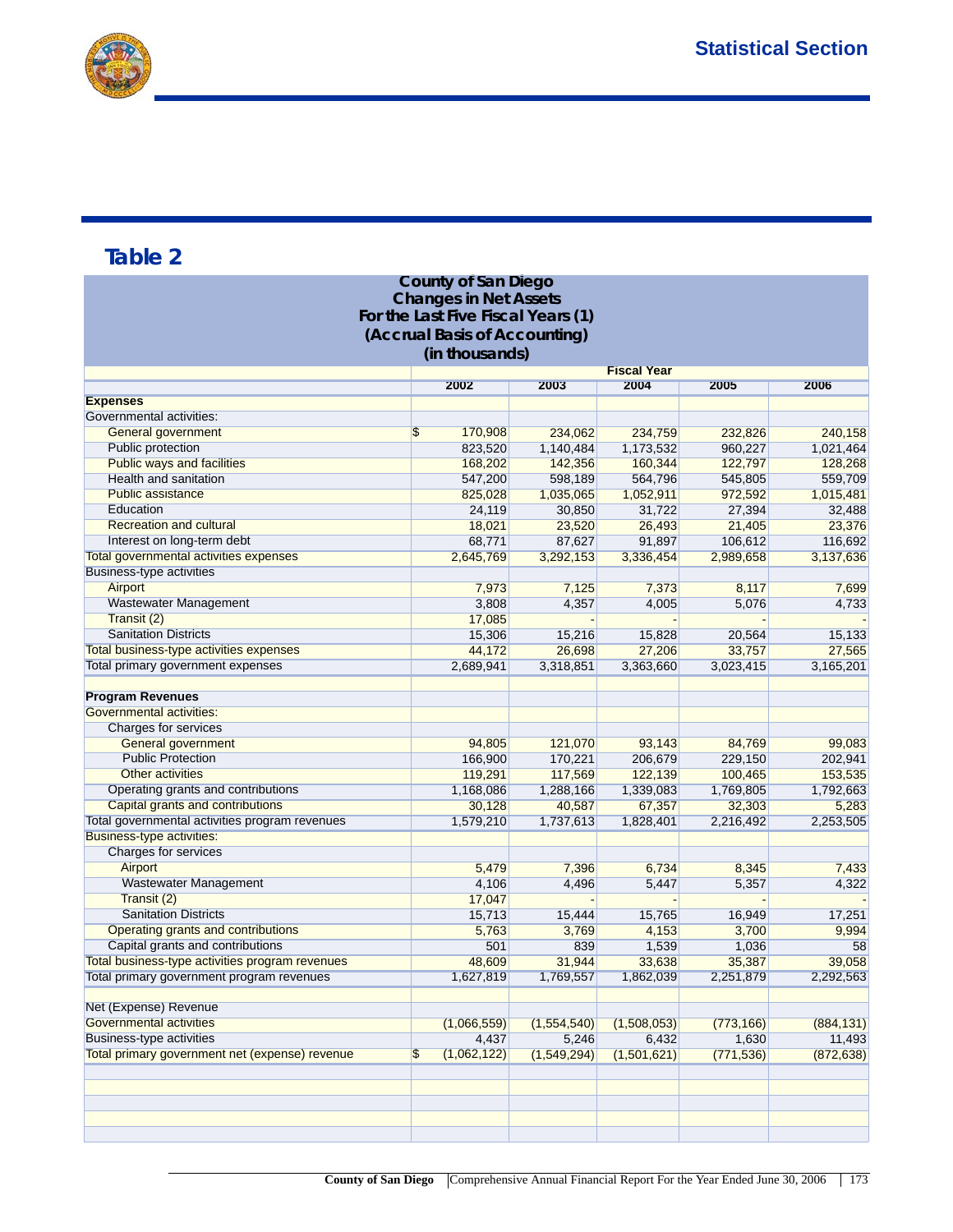

| <b>County of San Diego</b><br><b>Changes in Net Assets</b><br>For the Last Five Fiscal Years (1)<br>(Accrual Basis of Accounting)                                                                                                      |    |                |            |                    |         |           |  |  |  |  |  |  |
|----------------------------------------------------------------------------------------------------------------------------------------------------------------------------------------------------------------------------------------|----|----------------|------------|--------------------|---------|-----------|--|--|--|--|--|--|
|                                                                                                                                                                                                                                        |    | (in thousands) |            |                    |         |           |  |  |  |  |  |  |
| (Continued)                                                                                                                                                                                                                            |    |                |            |                    |         |           |  |  |  |  |  |  |
|                                                                                                                                                                                                                                        |    |                |            | <b>Fiscal Year</b> |         |           |  |  |  |  |  |  |
|                                                                                                                                                                                                                                        |    | 2002           | 2003       | 2004               | 2005    | 2006      |  |  |  |  |  |  |
| General revenues and other changes in net assets                                                                                                                                                                                       |    |                |            |                    |         |           |  |  |  |  |  |  |
| <b>Governmental activities</b>                                                                                                                                                                                                         |    |                |            |                    |         |           |  |  |  |  |  |  |
| Taxes:                                                                                                                                                                                                                                 |    |                |            |                    |         |           |  |  |  |  |  |  |
| <b>Property taxes</b>                                                                                                                                                                                                                  | \$ | 412,400        | 459,340    | 496,917            | 441,716 | 516,569   |  |  |  |  |  |  |
| Other taxes                                                                                                                                                                                                                            |    | 5,011          | 3,964      | 4,200              | 96,927  | 34,219    |  |  |  |  |  |  |
| Intergovernmental Restricted:                                                                                                                                                                                                          |    |                |            |                    |         |           |  |  |  |  |  |  |
| Sales and use taxes for roads                                                                                                                                                                                                          |    | 78,673         | 82,709     | 81,325             | 13,851  | 38,702    |  |  |  |  |  |  |
| Sales and use taxes for public protection                                                                                                                                                                                              |    | 478,088        | 502,618    | 494,206            | 84,173  | 236,438   |  |  |  |  |  |  |
| Intergovernmental Unrestricted:                                                                                                                                                                                                        |    |                |            |                    |         |           |  |  |  |  |  |  |
| Property taxes in Lieu of VLF (3)                                                                                                                                                                                                      |    |                |            |                    | 203,788 | 261,695   |  |  |  |  |  |  |
| Sales and use taxes                                                                                                                                                                                                                    |    | 48,414         | 50,898     | 50,046             | 8,524   | 23,475    |  |  |  |  |  |  |
| Interest                                                                                                                                                                                                                               |    | 38,166         | 30,213     | 18,452             | 38,066  | 63,810    |  |  |  |  |  |  |
| Other general revenues                                                                                                                                                                                                                 |    |                |            |                    | 83,079  | 78,651    |  |  |  |  |  |  |
| Total governmental general revenues                                                                                                                                                                                                    |    | 1,060,752      | 1,129,742  | 1,145,146          | 970,124 | 1,253,559 |  |  |  |  |  |  |
| Special Item: gain or loss on sale of properties                                                                                                                                                                                       |    | 1,054          | 474        |                    |         |           |  |  |  |  |  |  |
| <b>Transfers</b>                                                                                                                                                                                                                       |    | 359            | (160)      | 673                | 764     | 1,090     |  |  |  |  |  |  |
| Total governmental activities                                                                                                                                                                                                          |    | 1,062,165      | 1,130,056  | 1,145,819          | 970,888 | 1,254,649 |  |  |  |  |  |  |
| Business-type activities                                                                                                                                                                                                               |    |                |            |                    |         |           |  |  |  |  |  |  |
| Interest                                                                                                                                                                                                                               |    | 2,694          | 1,437      | 417                | 1,730   | 7,048     |  |  |  |  |  |  |
| Other general revenues                                                                                                                                                                                                                 |    |                | 27         |                    | 287     | 160       |  |  |  |  |  |  |
| <b>Total business-type activities</b>                                                                                                                                                                                                  |    | 2.694          | 1,464      | 417                | 2,017   | 7,208     |  |  |  |  |  |  |
| Special Item: gain or loss on sale of properties                                                                                                                                                                                       |    | (5, 145)       |            |                    |         |           |  |  |  |  |  |  |
| <b>Transfers</b>                                                                                                                                                                                                                       |    | (359)          | 160        | (673)              | (764)   | (1,090)   |  |  |  |  |  |  |
| Total business-type activities                                                                                                                                                                                                         |    | (2,810)        | 1,624      | (256)              | 1,253   | 6,118     |  |  |  |  |  |  |
| <b>Change in net assets</b>                                                                                                                                                                                                            |    |                |            |                    |         |           |  |  |  |  |  |  |
| <b>Governmental activities</b>                                                                                                                                                                                                         |    | (4, 394)       | (424, 484) | (362, 234)         | 197,722 | 370,518   |  |  |  |  |  |  |
| <b>Business-type activities</b>                                                                                                                                                                                                        |    | 1,627          | 6,870      | 6,176              | 2,883   | 17,611    |  |  |  |  |  |  |
| <b>Total Change in net assets</b>                                                                                                                                                                                                      | \$ | (2,767)        | (417, 614) | (356,058)          | 200,605 | 388,129   |  |  |  |  |  |  |
| (1) 10 year trend data is unavailable, see explanatory information contained in Introduction to Statistical Section<br>(2) County Transit System was divested on June 28, 2002 to the San Diego Metropolitan Transit Development Board |    |                |            |                    |         |           |  |  |  |  |  |  |

(3) In 2005, the County's share of VLF was eliminated and replaced with property tax revenue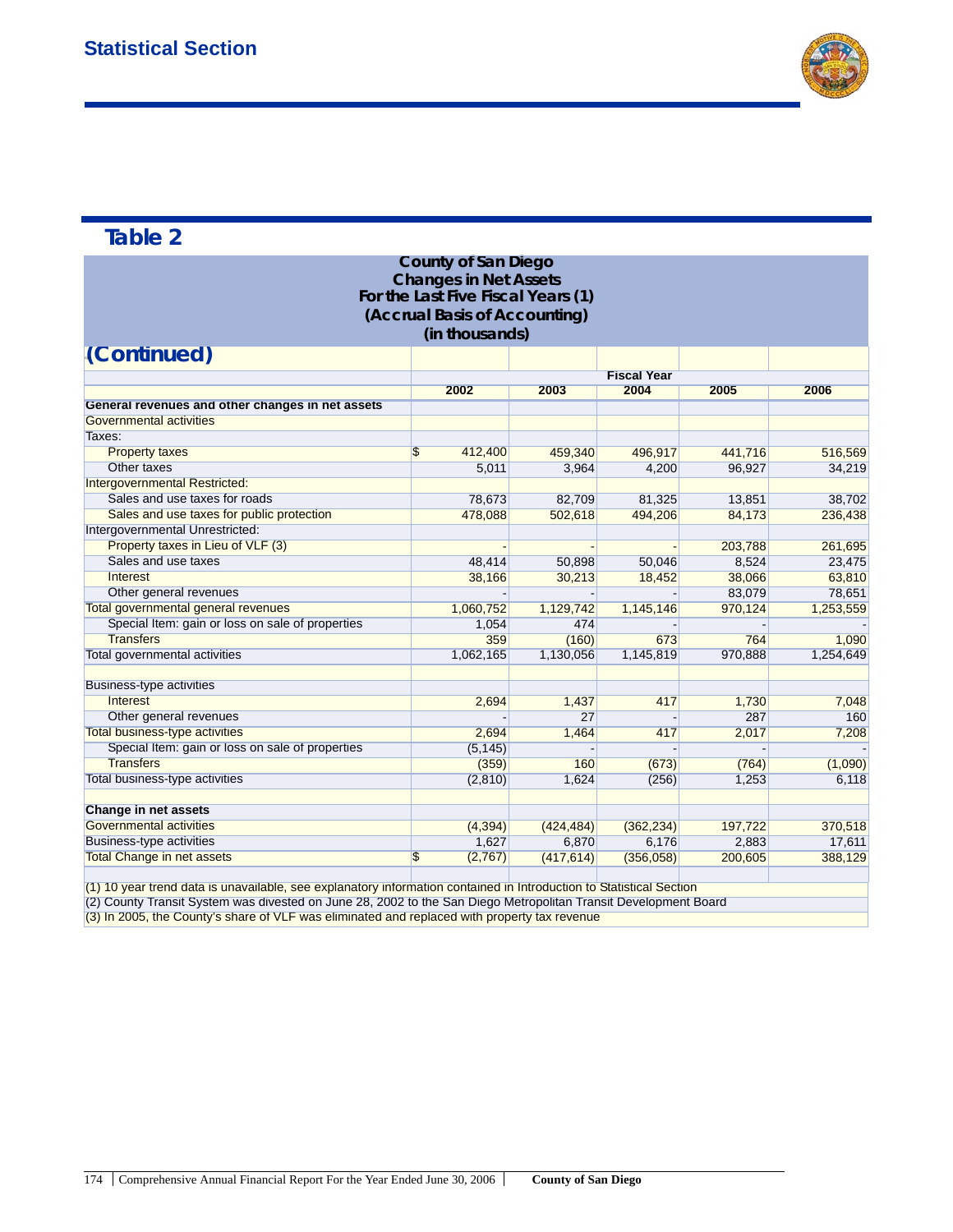

|                                                                              | <b>County of San Diego</b><br><b>Fund Balances of Governmental Funds</b> |         |         |         |         |         |         |         |         |         |            |  |  |  |
|------------------------------------------------------------------------------|--------------------------------------------------------------------------|---------|---------|---------|---------|---------|---------|---------|---------|---------|------------|--|--|--|
| Last Ten Fiscal Years                                                        |                                                                          |         |         |         |         |         |         |         |         |         |            |  |  |  |
| (in thousands)                                                               |                                                                          |         |         |         |         |         |         |         |         |         |            |  |  |  |
| <b>Fiscal Year</b>                                                           |                                                                          |         |         |         |         |         |         |         |         |         |            |  |  |  |
| 1998<br>2002<br>2006<br>1997<br>1999<br>2000<br>2001<br>2003<br>2004<br>2005 |                                                                          |         |         |         |         |         |         |         |         |         |            |  |  |  |
| <b>General Fund</b>                                                          |                                                                          |         |         |         |         |         |         |         |         |         |            |  |  |  |
| Reserved                                                                     | S                                                                        | 57,579  | 65,232  | 71.057  | 106,777 | 267,091 | 215,197 | 210,277 | 213.292 | 291,832 | 272,936    |  |  |  |
| Unreserved:                                                                  |                                                                          | 64,271  | 155,853 | 209,989 | 246,148 | 351,193 | 355,155 | 388,384 | 337,708 | 375,626 | 625,949(1) |  |  |  |
| Total general fund                                                           |                                                                          | 121,850 | 221,085 | 281,046 | 352,925 | 618,284 | 570,352 | 598,661 | 551,000 | 667,458 | 898,885    |  |  |  |
| <b>All Other Governmental</b><br><b>Funds</b>                                |                                                                          |         |         |         |         |         |         |         |         |         |            |  |  |  |
| Reserved                                                                     |                                                                          | 63,946  | 168.636 | 173,558 | 179,991 | 267.661 | 251,704 | 294.793 | 208,900 | 284,316 | 278,878    |  |  |  |
| Unreserved, reported in:                                                     |                                                                          |         |         |         |         |         |         |         |         |         |            |  |  |  |
| <b>Special Revenue</b><br><b>Funds</b>                                       |                                                                          | 47,492  | 49,894  | 48,936  | 60,304  | 215,458 | 485,565 | 447,612 | 523,399 | 481,792 | 633,430(2) |  |  |  |
| <b>Capital Projects Fund</b>                                                 |                                                                          | 63,615  | 18,845  | 11,530  | 54,254  | 22,375  | 14,418  | 9,771   | 10,864  | 84,389  | 65,452     |  |  |  |
| Total other governmental<br>funds                                            | \$                                                                       | 175,053 | 237.375 | 234.024 | 294.549 | 505.494 | 751,687 | 752.176 | 743.163 | 850.497 | 977.760    |  |  |  |

(1) The increase in the unreserved fund balance of the general fund is explained in the Management Discussion and Analysis, "Financial Analysis of County Funds."

(2) The increase in the unreserved fund balance of special revenue funds was principally due to the proceeds received from the issuance of<br>San Diego County Tobacco Securitization Corporation Series Tobacco Settlement Asset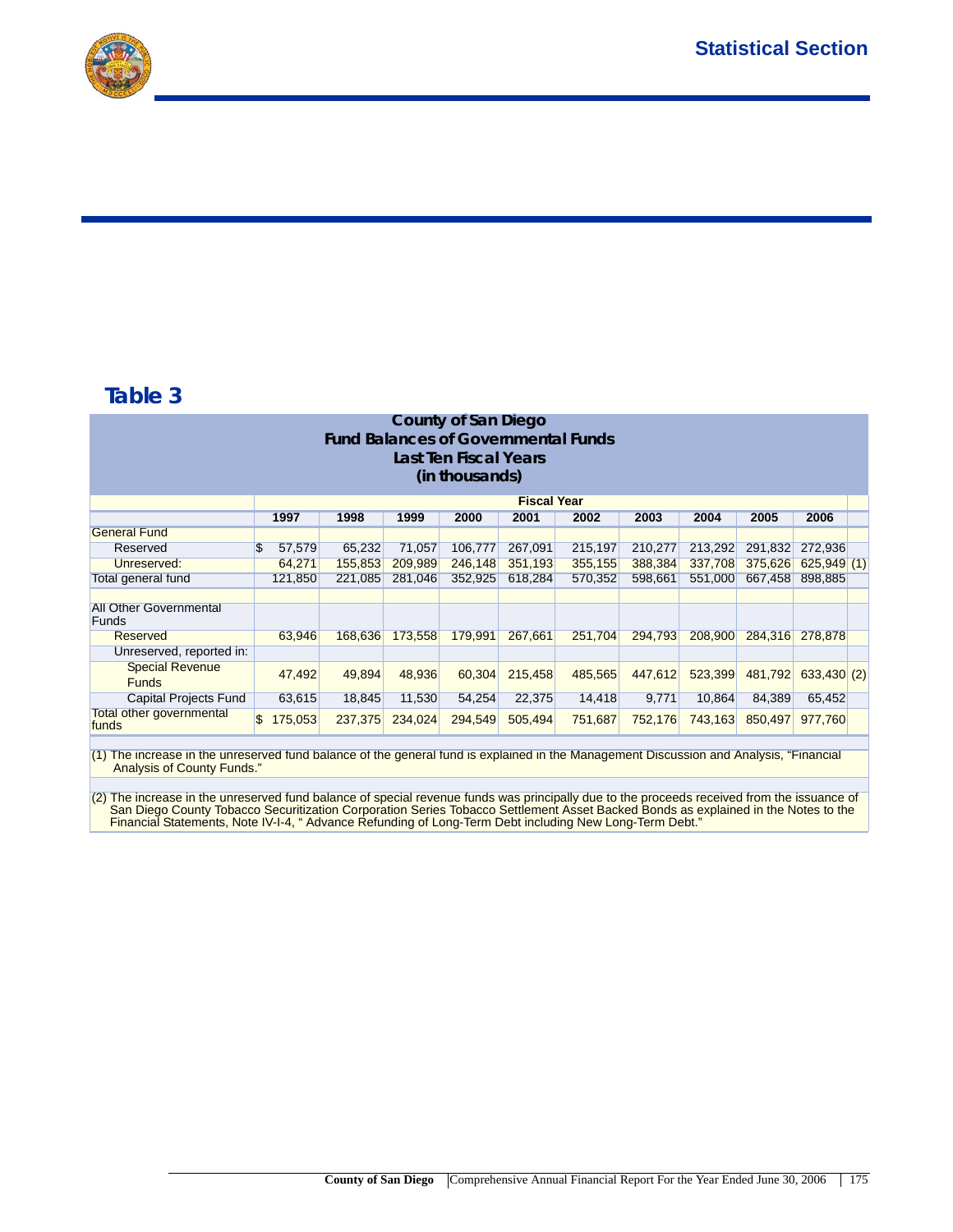

|                                                                                                                     | <b>County of San Diego</b>    |            |                    |            |            |
|---------------------------------------------------------------------------------------------------------------------|-------------------------------|------------|--------------------|------------|------------|
| <b>Changes in Fund Balances of Governmental Funds</b>                                                               |                               |            |                    |            |            |
|                                                                                                                     | <b>Last Five Fiscal Years</b> |            |                    |            |            |
|                                                                                                                     |                               |            |                    |            |            |
| (Modified accrual basis of accounting)                                                                              |                               |            |                    |            |            |
|                                                                                                                     | (in thousands)                |            |                    |            |            |
|                                                                                                                     |                               |            | <b>Fiscal Year</b> |            |            |
|                                                                                                                     | 2002                          | 2003       | 2004               | 2005       | 2006       |
| <b>Revenues</b>                                                                                                     |                               |            |                    |            |            |
| Taxes                                                                                                               | \$<br>409,969                 | 446,835    | 497,178            | 717,174    | 1,102,032  |
| Licenses, permits and franchise fees                                                                                | 37,808                        | 39,335     | 42,252             | 42,954     | 41,824     |
| Fines, forfeitures and penalties                                                                                    | 39,691                        | 41,236     | 46,495             | 55,538     | 60,071     |
| Revenue from use of money and property                                                                              | 45,567                        | 40,733     | 25,867             | 50,811     | 76,608     |
| Aid from other governmental agencies:                                                                               |                               |            |                    |            |            |
| <b>State</b>                                                                                                        | 1,139,344                     | 1,231,904  | 1,201,278          | 1,080,663  | 867,063    |
| Federal                                                                                                             | 574,002                       | 632,241    | 701,057            | 729,725    | 793,039    |
| Other                                                                                                               | 57,777                        | 66,116     | 69,860             | 74,272     | 94,866     |
| Charges for current services                                                                                        | 251,018                       | 266,574    | 277,637            | 286,631    | 314,021    |
| Other revenue                                                                                                       | 70,203                        | 70,065     | 65,913             | 84,410     | 67,419     |
| <b>Total revenues</b>                                                                                               | 2,625,379                     | 2,835,039  | 2,927,537          | 3,122,178  | 3,416,943  |
|                                                                                                                     |                               |            |                    |            |            |
| <b>Expenditures</b>                                                                                                 |                               |            |                    |            |            |
| <b>General government</b>                                                                                           | 156,517                       | 209,874    | 216,183            | 211,521    | 199,349    |
| <b>Public protection</b>                                                                                            | 809,185                       | 1,145,171  | 1,216,296          | 939,070    | 1,014,653  |
| <b>Public ways and facilities</b>                                                                                   | 95,936                        | 123,202    | 115,426            | 84,560     | 67,145     |
| <b>Health and sanitation</b>                                                                                        | 548,627                       | 600,525    | 562,657            | 541,921    | 556,165    |
| <b>Public assistance</b>                                                                                            | 827,229                       | 1,037,467  | 1,053,545          | 970,208    | 1,011,315  |
| Education                                                                                                           | 24,005                        | 31,013     | 31,308             | 27,119     | 32,043     |
| <b>Recreation and cultural</b>                                                                                      | 16,514                        | 20,805     | 24,702             | 19,614     | 22,964     |
| Capital outlay                                                                                                      | 72,341                        | 83,748     | 54,958             | 54,157     | 109,897    |
| Debt service:                                                                                                       |                               |            |                    |            |            |
| Principal                                                                                                           | 101,538                       | 88,846     | 69,839             | 60,849     | 57,245     |
| Interest and fiscal charges                                                                                         | 67,773                        | 73,747     | 92,503             | 94,556     | 109,491    |
| Bond issuance costs                                                                                                 |                               |            | 4,095              | 1,915      | 6,172      |
| Payment to refunded bond escrow agent                                                                               |                               |            |                    |            | 24,256     |
| <b>Total expenditures</b>                                                                                           | 2,719,665                     | 3,414,398  | 3,441,512          | 3,005,490  | 3,210,695  |
|                                                                                                                     |                               |            |                    |            |            |
| Excess (deficiency) of revenues over (under) expenditures                                                           | (94, 286)                     | (579, 359) | (513, 975)         | 116,688    | 206,248    |
|                                                                                                                     |                               |            |                    |            |            |
| Other financing sources (uses)                                                                                      |                               |            |                    |            |            |
| Sale of capital assets                                                                                              | 2,230                         | 474        | 4,044              | 18,400     | 12,355     |
| Issuance of bonds and loans:                                                                                        |                               |            |                    |            |            |
| Face value of bonds issued                                                                                          |                               |            |                    | 83,510     | 166,611    |
| Face value of loans issued                                                                                          |                               |            |                    | 160        |            |
| Discount on issuance of bonds                                                                                       |                               |            |                    |            | (20, 501)  |
| Premium on issuance of bonds                                                                                        |                               |            |                    | 5,960      | 1,308      |
| Long-term debt proceeds                                                                                             | 411,913                       | 560,886    | 454,179            |            |            |
| Refunding bonds issued                                                                                              | 65,319                        | 176,890    |                    | 28,885     | 461,230    |
| Payment to refunded bond escrow agent                                                                               |                               |            |                    | (31, 633)  |            |
| Payment to escrow agent/refunded bond                                                                               | (66, 254)                     | (176, 890) |                    |            | (467, 458) |
| <b>Transfers in</b>                                                                                                 | 1,188,505                     | 768,997    | 776,166            | 819,490    | 867,973    |
| Transfers (out)                                                                                                     | (1, 196, 995)                 | (773, 145) | (777, 179)         | (819, 627) | (868,908)  |
| Total other financing sources (uses)                                                                                | 404,718                       | 557,212    | 457,210            | 105,145    | 152,610    |
| Net change in fund balances                                                                                         | \$<br>310,432                 | (22, 147)  | (56, 765)          | 221,833    | 358,858    |
| Debt service as a percentage of noncapital expenditures                                                             | 6.83%                         | 5.13%      | 5.17%              | 5.63%      | 6.79%      |
| (1) 10 year trend data is unavailable, see explanatory information contained in Introduction to Statistical Section |                               |            |                    |            |            |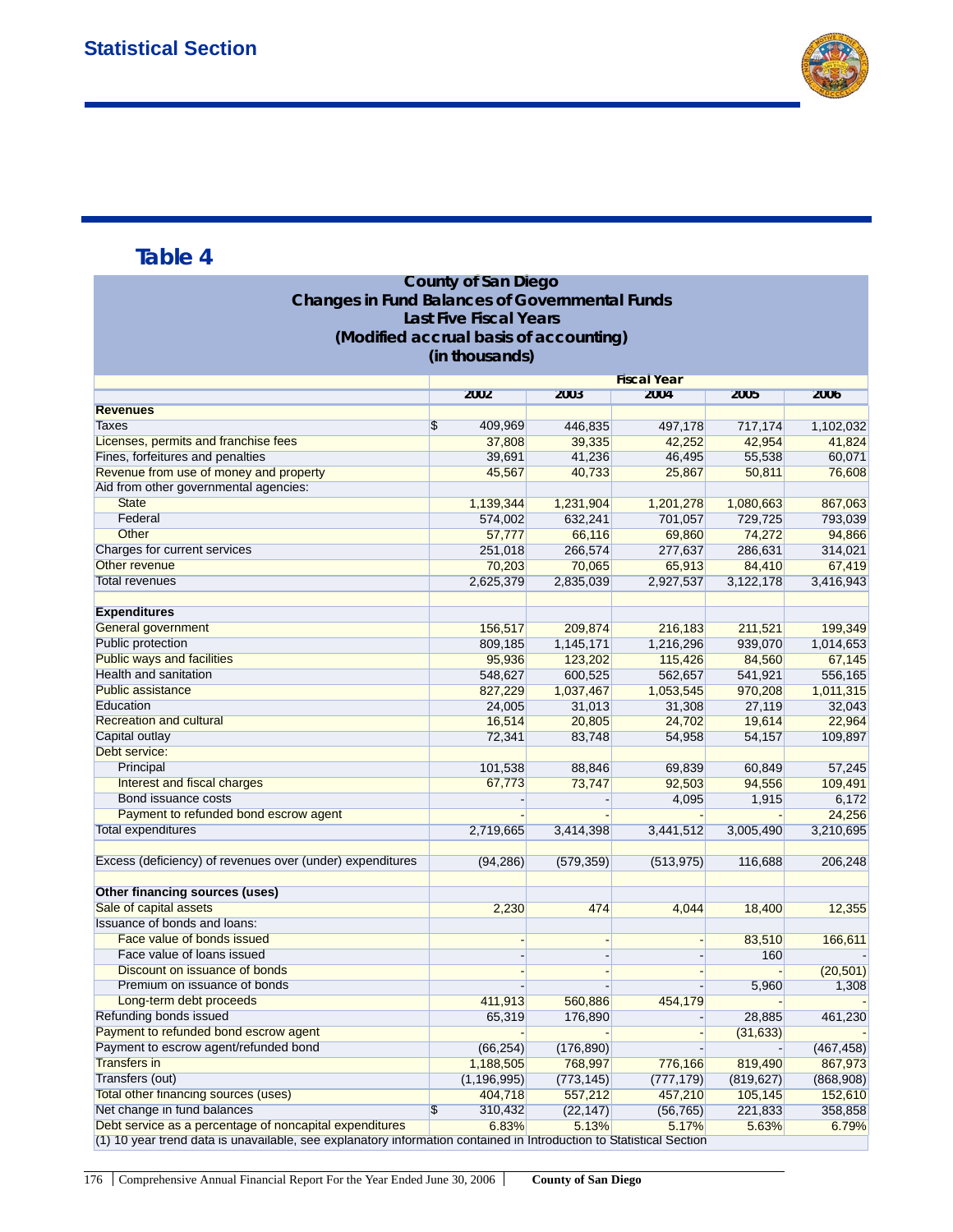

|                                                                             | <b>County of San Diego</b><br>Assessed Value of Taxable Property (1)<br>Last Ten Fiscal Years |           |           |                |              |                  |                                           |                                        |  |  |  |  |  |  |  |
|-----------------------------------------------------------------------------|-----------------------------------------------------------------------------------------------|-----------|-----------|----------------|--------------|------------------|-------------------------------------------|----------------------------------------|--|--|--|--|--|--|--|
| (in thousands)                                                              |                                                                                               |           |           |                |              |                  |                                           |                                        |  |  |  |  |  |  |  |
| <b>Real Property</b><br><b>Personal Property</b><br><b>Less: Tax Exempt</b> |                                                                                               |           |           |                |              |                  |                                           |                                        |  |  |  |  |  |  |  |
| <b>Fiscal Year</b><br><b>Ended June 30</b>                                  | Secured                                                                                       | Unsecured | Secured   | Unsecured      | Secured      | <b>Unsecured</b> | <b>Total Taxable</b><br>Assessed<br>Value | <b>Total Direct</b><br><b>Tax Rate</b> |  |  |  |  |  |  |  |
| 1997                                                                        | \$143,747,255 \$1,759,688 \$2,253,372 \$                                                      |           |           | 5.150.899 \$   | 3,643,995 \$ | 155.414 \$       | 149, 111, 805                             | 1.00000                                |  |  |  |  |  |  |  |
| 1998                                                                        | 145,486,076                                                                                   | 1,706,300 | 4,125,615 | 6,096,946      | 4,004,395    | 508,163          | 152,902,379                               | 1.00000                                |  |  |  |  |  |  |  |
| 1999                                                                        | 156,003,035                                                                                   | 1,803,442 | 4,099,352 | 6,478,142      | 4,254,794    | 400,587          | 163,728,590                               | 1.00000                                |  |  |  |  |  |  |  |
| 2000                                                                        | 173, 156, 433                                                                                 | 2,011,700 | 2,957,459 | 7,263,938      | 4,403,504    | 437,295          | 180,548,731                               | 1.00000                                |  |  |  |  |  |  |  |
| 2001                                                                        | 187,297,036                                                                                   | 2,144,396 | 3,897,721 | 7,701,247      | 4,646,122    | 676,798          | 195.717.480                               | 1.00000                                |  |  |  |  |  |  |  |
| 2002                                                                        | 205, 354, 845                                                                                 | 2,127,362 | 3,926,419 | 8,749,368      | 4,872,712    | 801,613          | 214,483,669                               | 1.00000                                |  |  |  |  |  |  |  |
| 2003                                                                        | 224,113,067                                                                                   | 2,450,811 | 3,263,353 | 8,509,857      | 5,121,115    | 353.596          | 232,862,377                               | 1.00000                                |  |  |  |  |  |  |  |
| 2004                                                                        | 247,063,576                                                                                   | 2,728,490 | 3,007,787 | 8,941,840      | 5,961,964    | 780,078          | 254,999,651                               | 1.00000                                |  |  |  |  |  |  |  |
| 2005                                                                        | 273,700,150                                                                                   | 2,645,348 | 2,951,588 | 8,852,828      | 6,504,638    | 827,514          | 280,817,762                               | 1.00000                                |  |  |  |  |  |  |  |
| 2006                                                                        | $$310,318,786 \$ $2,748,781 \$ $3,273,999 \$                                                  |           |           | $9.533.091$ \$ | 6,958,731 \$ | $957,441$ \$     | 317,958,485                               | 1.00000                                |  |  |  |  |  |  |  |

(1) Due to the passage of Proposition 13 (Prop 13) in 1978, the County does not track the estimated actual value of real and personal<br>properties therefore, assessed value as a percentage of actual value is not applicable. market value with an annual increase limited to the lesser of 2% or the CPI on properties not involved in a change of ownership or<br>properties that did not undergo new construction. Newly acquired property is assessed at it and the value of any new construction is added to the existing base value.

Source: County of San Diego Auditor and Controller, Property Tax Services Division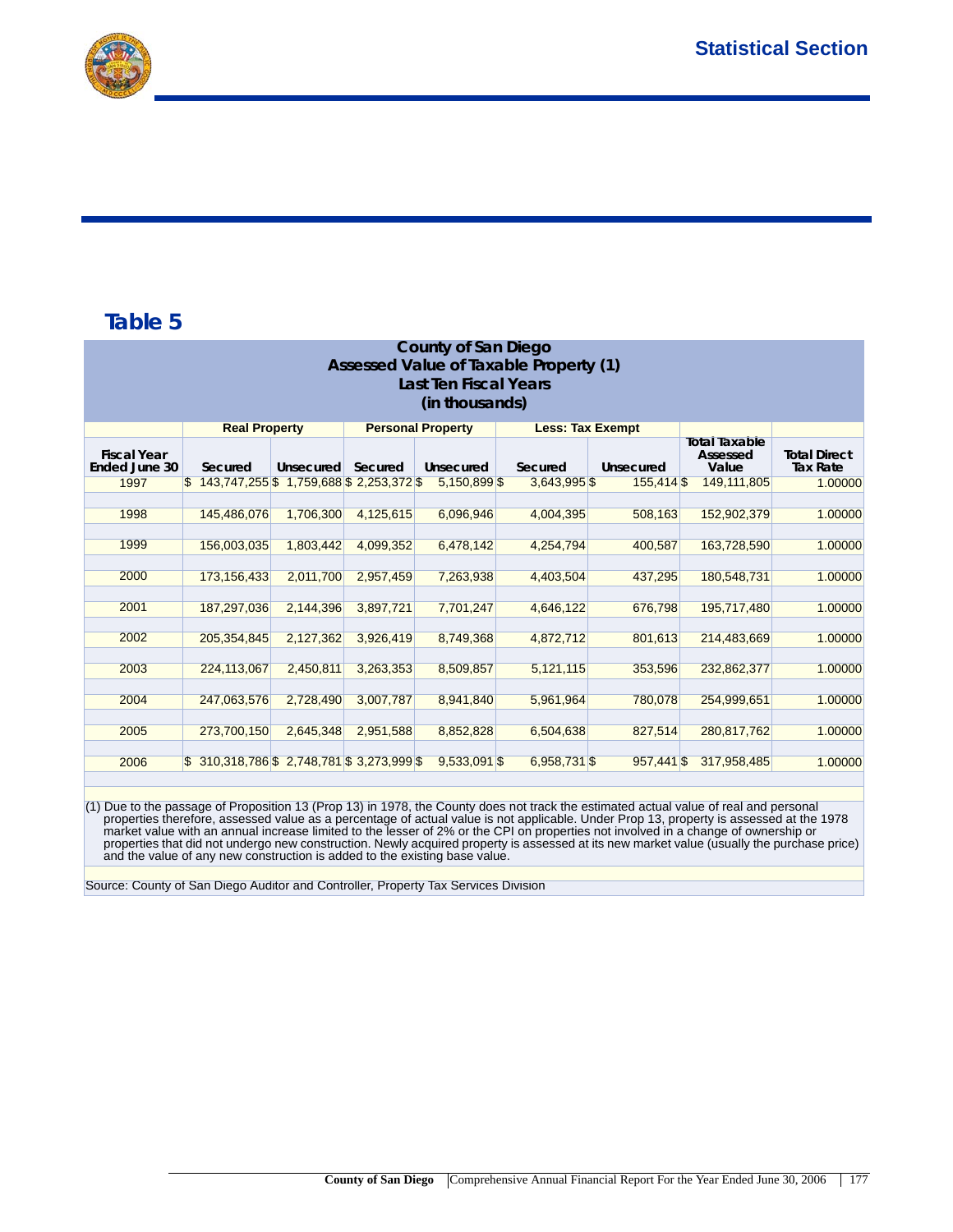

| <b>County of San Diego</b><br><b>Property Tax Rates</b><br><b>Direct and Overlapping Governments</b><br><b>Last Ten Fiscal Years</b> |                                   |                             |                              |       |                           |  |  |  |  |  |  |  |
|--------------------------------------------------------------------------------------------------------------------------------------|-----------------------------------|-----------------------------|------------------------------|-------|---------------------------|--|--|--|--|--|--|--|
|                                                                                                                                      |                                   |                             | <b>Overlapping Rates (2)</b> |       | <b>Total Direct &amp;</b> |  |  |  |  |  |  |  |
| <b>Fiscal Year</b>                                                                                                                   | <b>County of San</b><br>Diego (1) | Overlapping<br><b>Rates</b> |                              |       |                           |  |  |  |  |  |  |  |
| 1997                                                                                                                                 | 1.000                             | 0.004                       | 0.044                        | 0.015 | 1.063                     |  |  |  |  |  |  |  |
| 1998                                                                                                                                 | 1.000                             | 0.004                       | 0.045                        | 0.013 | 1.062                     |  |  |  |  |  |  |  |
| 1999                                                                                                                                 | 1.000                             | 0.004                       | 0.044                        | 0.012 | 1.060                     |  |  |  |  |  |  |  |
| 2000                                                                                                                                 | 1.000                             | 0.004                       | 0.046                        | 0.011 | 1.061                     |  |  |  |  |  |  |  |
| 2001                                                                                                                                 | 1.000                             | 0.004                       | 0.047                        | 0.011 | 1.062                     |  |  |  |  |  |  |  |
| 2002                                                                                                                                 | 1.000                             | 0.004                       | 0.048                        | 0.009 | 1.061                     |  |  |  |  |  |  |  |
| 2003                                                                                                                                 | 1.000                             | 0.004                       | 0.054                        | 0.008 | 1.066                     |  |  |  |  |  |  |  |
| 2004                                                                                                                                 | 1.000                             | 0.003                       | 0.062                        | 0.007 | 1.072                     |  |  |  |  |  |  |  |
| 2005                                                                                                                                 | 1.000                             | 0.004                       | 0.062                        | 0.006 | 1.072                     |  |  |  |  |  |  |  |
| 2006                                                                                                                                 | 1.000                             | 0.004                       | 0.059                        | 0.008 | 1.071                     |  |  |  |  |  |  |  |

(1) The \$1.00 per \$100 of Assessed Value (Proposition 13) tax rate beginning in Fiscal Year 1979 is distributed according to State Law on a percentage basis to each of the eligible taxing agencies in the County.

(2) Overlapping rates are those of cities, schools and special districts that are chargeable to property owners within the County.<br>Overlapping rates do not apply to all property owners (e.g., the rates for special district

Source: County of San Diego Auditor and Controller, Property Tax Services Division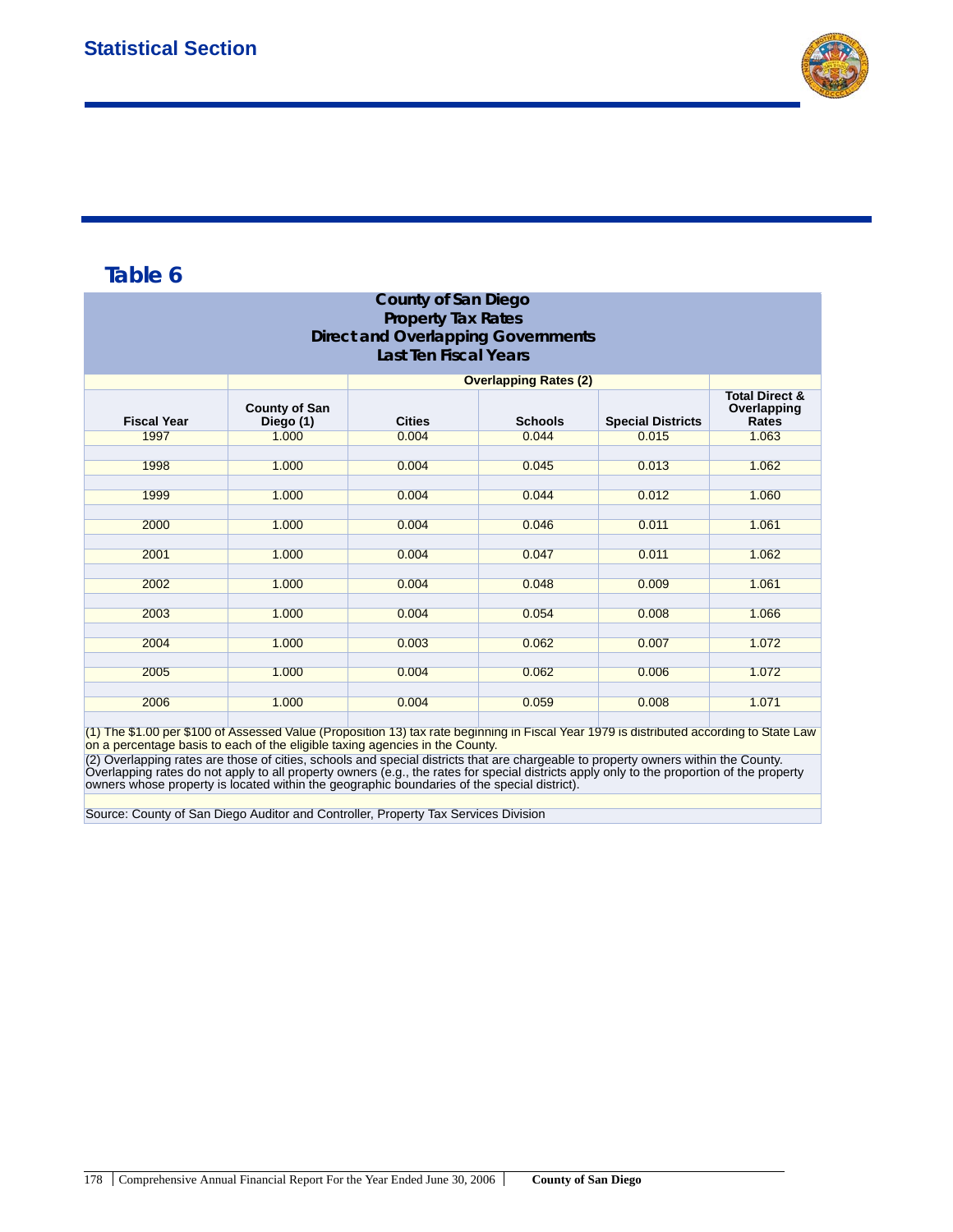

|                                                                                    |                                     |                 |                                                               | <b>County of San Diego</b><br><b>Principal Property Taxpayers</b><br>June 30, 2006<br>(in thousands) |                                     |                |                                                                |  |  |  |  |  |  |  |  |
|------------------------------------------------------------------------------------|-------------------------------------|-----------------|---------------------------------------------------------------|------------------------------------------------------------------------------------------------------|-------------------------------------|----------------|----------------------------------------------------------------|--|--|--|--|--|--|--|--|
|                                                                                    |                                     |                 |                                                               |                                                                                                      |                                     |                |                                                                |  |  |  |  |  |  |  |  |
| 1997<br>2006                                                                       |                                     |                 |                                                               |                                                                                                      |                                     |                |                                                                |  |  |  |  |  |  |  |  |
| Taxpayer                                                                           | Taxable<br><b>Assessed</b><br>Value | Rank            | Percentage<br>of Total<br>Taxable<br><b>Assessed</b><br>Value |                                                                                                      | Taxable<br><b>Assessed</b><br>Value | Rank           | Percentage of<br><b>Total Taxable</b><br><b>Assessed Value</b> |  |  |  |  |  |  |  |  |
| San Diego Gas & Electric Company                                                   | \$2,862,550                         | $\overline{1}$  | 0.93%                                                         |                                                                                                      | \$3,311,173                         | $\overline{1}$ | 2.33%                                                          |  |  |  |  |  |  |  |  |
| Southern California Edison Company                                                 | 1,646,607                           | $\overline{2}$  | 0.54%                                                         |                                                                                                      | 1,809,695                           | $\overline{2}$ | 1.27%                                                          |  |  |  |  |  |  |  |  |
| Pacific Bell Telephone Company                                                     | 801,580                             | 3               | 0.26%                                                         |                                                                                                      | 1,532,037                           | $\overline{3}$ | 1.08%                                                          |  |  |  |  |  |  |  |  |
| <b>Kilroy Realty LP</b>                                                            | 752,774                             | $\overline{4}$  | 0.25%                                                         |                                                                                                      |                                     |                |                                                                |  |  |  |  |  |  |  |  |
| <b>Pfizer Incorporated</b>                                                         | 640,043                             | $\overline{5}$  | 0.21%                                                         |                                                                                                      |                                     |                |                                                                |  |  |  |  |  |  |  |  |
| Qualcomm Incorporated                                                              | 617,429                             | $6\overline{6}$ | 0.20%                                                         |                                                                                                      | 241,264                             | 5              | 0.17%                                                          |  |  |  |  |  |  |  |  |
| San Diego Ballpark Funding LLC                                                     | 603,072                             | $\overline{7}$  | 0.20%                                                         |                                                                                                      |                                     |                |                                                                |  |  |  |  |  |  |  |  |
| <b>Irvine Company</b>                                                              | 520,902                             | $\overline{8}$  | 0.17%                                                         |                                                                                                      |                                     |                |                                                                |  |  |  |  |  |  |  |  |
| San Diego Family Housing LLC                                                       | 473,816                             | 9               | 0.15%                                                         |                                                                                                      |                                     |                |                                                                |  |  |  |  |  |  |  |  |
| <b>Fashion Valley Mall LLC</b>                                                     | 428,018                             | 10              | 0.14%                                                         |                                                                                                      |                                     |                |                                                                |  |  |  |  |  |  |  |  |
| Equitable Life Assurance Society                                                   |                                     |                 |                                                               |                                                                                                      | 294,300                             | $\overline{4}$ | 0.21%                                                          |  |  |  |  |  |  |  |  |
| Sony Corp of America                                                               |                                     |                 |                                                               |                                                                                                      | 239,687                             | 6              | 0.17%                                                          |  |  |  |  |  |  |  |  |
| <b>Solar Turbines</b>                                                              |                                     |                 |                                                               |                                                                                                      | 226,282                             | $\overline{7}$ | 0.16%                                                          |  |  |  |  |  |  |  |  |
| <b>Pacific Gateway</b>                                                             |                                     |                 |                                                               |                                                                                                      | 216,976                             | $\overline{8}$ | 0.15%                                                          |  |  |  |  |  |  |  |  |
| Pardee Construction Company Ltd                                                    |                                     |                 |                                                               |                                                                                                      | 211,568                             | 9              | 0.15%                                                          |  |  |  |  |  |  |  |  |
| <b>CF Pomerado</b>                                                                 |                                     |                 |                                                               |                                                                                                      | 25,873                              | 10             | 0.02%                                                          |  |  |  |  |  |  |  |  |
| <b>Totals</b>                                                                      | \$9,346,791                         |                 | 3.04%                                                         |                                                                                                      | \$8,108,855                         |                | 5.70%                                                          |  |  |  |  |  |  |  |  |
| Source: County of San Diego Auditor and Controller, Property Tax Services Division |                                     |                 |                                                               |                                                                                                      |                                     |                |                                                                |  |  |  |  |  |  |  |  |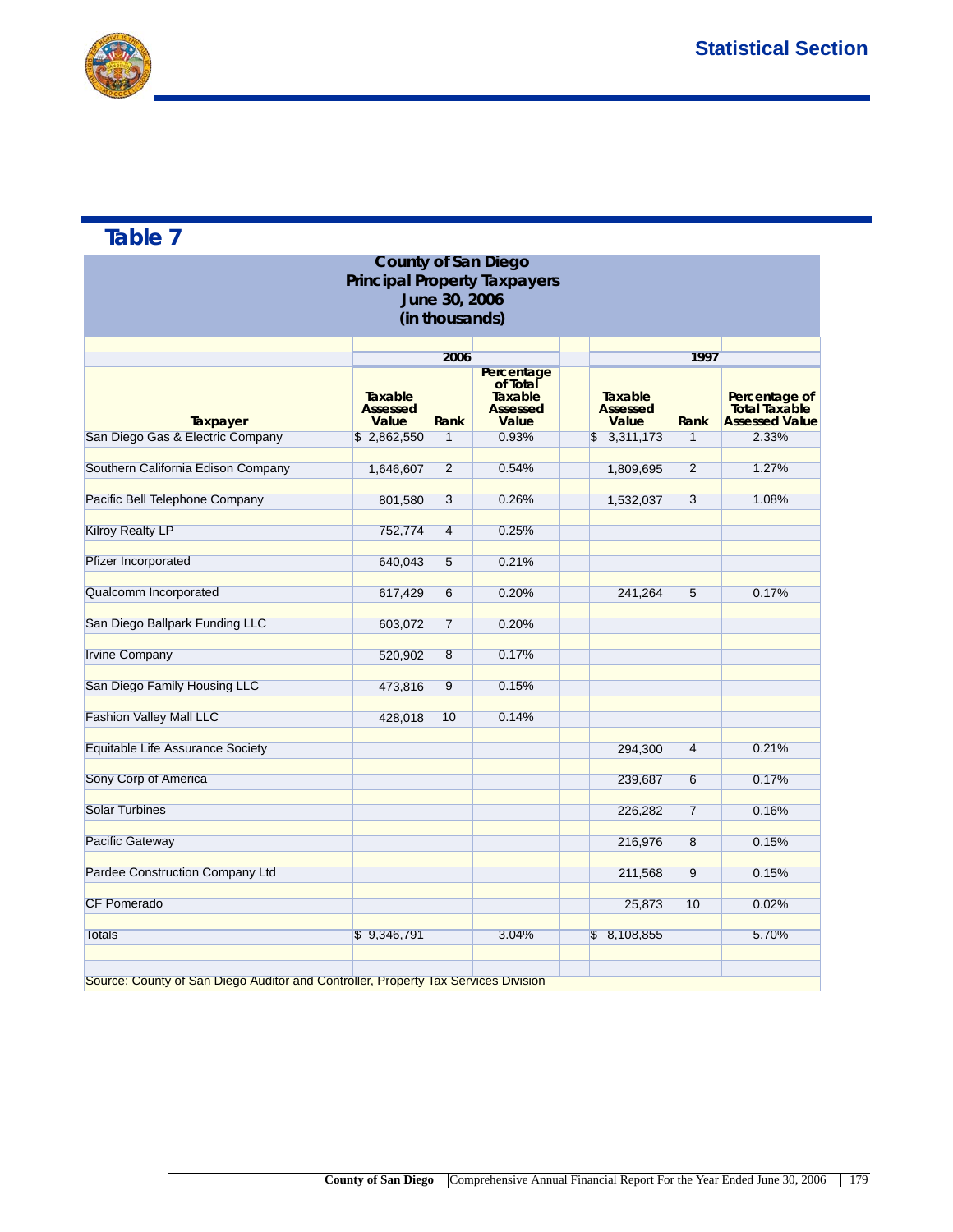

### Comparison of Computation of Legal Debt Margin Fiscal Year Ended June 30 **Table 8**

| <b>County of San Diego</b><br><b>Property Tax Levies and Collections</b><br><b>Last Ten Fiscal Years</b><br>(in thousands) |                    |           |                       |                                                  |           |                       |  |  |  |  |  |  |  |
|----------------------------------------------------------------------------------------------------------------------------|--------------------|-----------|-----------------------|--------------------------------------------------|-----------|-----------------------|--|--|--|--|--|--|--|
| <b>Collections within the Fiscal Year of</b><br><b>Total Collections to Date</b><br>the Levy                               |                    |           |                       |                                                  |           |                       |  |  |  |  |  |  |  |
| Fiscal Year Ended   Total Tax Levy for<br>June 30                                                                          | Fiscal Year(1)     | Amount    | Percentage of<br>Levy | <b>Collections in</b><br><b>Subsequent Years</b> | Amount    | Percentage of<br>Levy |  |  |  |  |  |  |  |
| 1997                                                                                                                       | \$<br>1,491,118 \$ | 1,450,132 | $97.25\%$ \$          | $24,164$ \$                                      | 1,474,296 | 98.87%                |  |  |  |  |  |  |  |
| 1998                                                                                                                       | 1.529.024          | 1,510,525 | 98.79%                | 17.804                                           | 1,528,329 | 99.95%                |  |  |  |  |  |  |  |
| 1999                                                                                                                       | 1,637,286          | 1,622,007 | 99.07%                | 13,469                                           | 1,635,476 | 99.89%                |  |  |  |  |  |  |  |
| 2000                                                                                                                       | 1,805,487          | 1,784,491 | 98.84%                | 18,409                                           | 1,802,900 | 99.86%                |  |  |  |  |  |  |  |
| 2001                                                                                                                       | 1,957,175          | 1,939,801 | 99.11%                | 16,239                                           | 1,956,040 | 99.94%                |  |  |  |  |  |  |  |
| 2002                                                                                                                       | 2,144,837          | 2,123,067 | 98.99%                | 16,544                                           | 2,139,611 | 99.76%                |  |  |  |  |  |  |  |
| 2003                                                                                                                       | 2,328,624          | 2,304,083 | 98.95%                | 16,059                                           | 2,320,142 | 99.64%                |  |  |  |  |  |  |  |
| 2004                                                                                                                       | 2,549,997          | 2,525,796 | 99.05%                | 15,140                                           | 2,540,936 | 99.64%                |  |  |  |  |  |  |  |
| 2005                                                                                                                       | 2,808,178          | 2,777,733 | 98.92%                | 18,851                                           | 2,796,584 | 99.59%                |  |  |  |  |  |  |  |
| 2006                                                                                                                       | \$<br>3,179,585 \$ | 3,146,615 | 98.96% \$             | $N/A$ \$                                         | 3,146,615 | 98.96%                |  |  |  |  |  |  |  |

(1) This includes the Secured, Unsecured and Unitary Tax Levy for the County and school districts, cities and special districts under the supervision of independent governing boards.

Source: County of San Diego Auditor and Controller, Property Tax Services Division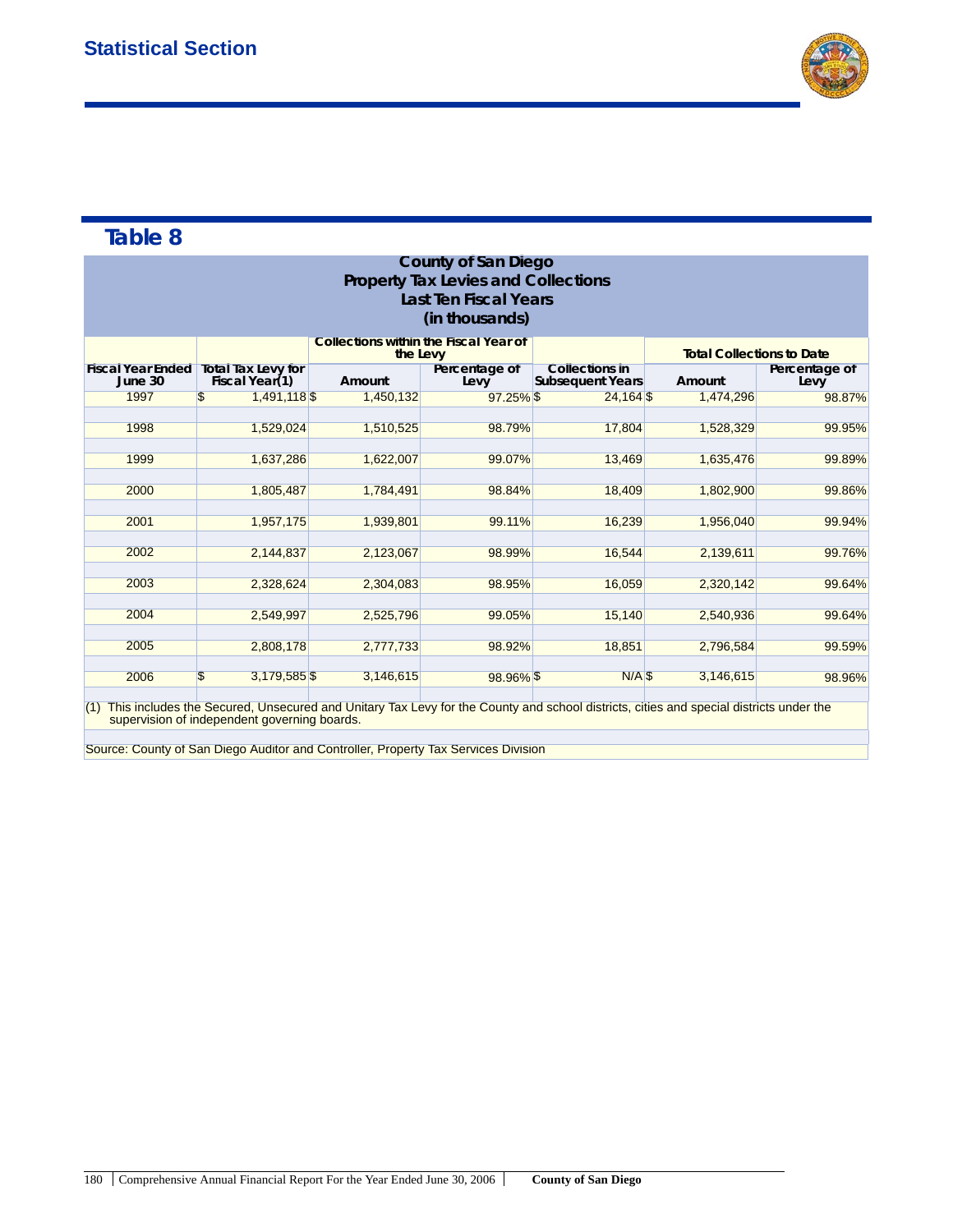

|                                              | <b>County of San Diego</b><br>Ratios of Outstanding Debt by Type         |                                       |         |                                       |                                     |                                           |            |                      |                            |                                     |                                                 |                                   |  |  |  |
|----------------------------------------------|--------------------------------------------------------------------------|---------------------------------------|---------|---------------------------------------|-------------------------------------|-------------------------------------------|------------|----------------------|----------------------------|-------------------------------------|-------------------------------------------------|-----------------------------------|--|--|--|
|                                              | <b>Last Ten Fiscal Years</b><br>(in thousands, except per capita amount) |                                       |         |                                       |                                     |                                           |            |                      |                            |                                     |                                                 |                                   |  |  |  |
|                                              |                                                                          |                                       |         | <b>Governmental Activities</b>        |                                     | <b>Business-Type</b><br><b>Activities</b> |            |                      |                            |                                     |                                                 |                                   |  |  |  |
| <b>Fiscal</b><br>Year<br>Ended<br>June<br>30 | Certifi-<br>partici-<br>pation                                           | cates of Redevelop-<br>ment<br>Agency | Tobacco | Pension<br>Obligation<br><b>Bonds</b> | Capital<br>and<br>Retrofit<br>Loans | Capitalized Capital Sanitation<br>Leases  | Loans      | Loans                | Capital-<br>ized<br>Leases | Total<br>Primary<br>Govern-<br>ment | Percen-<br>tage of<br>Personal<br>Income<br>(1) | Per<br>Capita<br>$\left(1\right)$ |  |  |  |
| 1997                                         | \$420,338\$                                                              | $5,100$ \$                            |         | 414,435 \$<br>- \$                    |                                     | 169,275\$<br>$-$ \$                       |            | $-$ \$<br>$1,853$ \$ |                            | $-$ \$1,011,001                     | $1.43\%$ \$                                     | 377                               |  |  |  |
| 1998                                         | 424,338                                                                  | 5,035                                 |         | 395,475                               | 2,860                               | 152,172                                   |            | 105                  | 4,717                      | 984,702                             | 1.26%                                           | 361                               |  |  |  |
| 1999                                         | 473,818                                                                  | 4,960                                 |         | 373,220                               | 1,190                               | 85,602                                    |            | 81                   | 11,385                     | 950,256                             | 1.13%                                           | 342                               |  |  |  |
| 2000                                         | 515,980                                                                  | 4,870                                 |         | 347,305                               | 1,120                               | 81,834                                    |            | 401                  | 10,286                     | 961,796                             | 1.04%                                           | 339                               |  |  |  |
| 2001                                         | 466,450                                                                  | 4,770                                 |         | 317,345                               | 4,490                               | 76,525                                    |            | 225                  | 6.486                      | 876,291                             | .90%                                            | 303                               |  |  |  |
| 2002                                         | 433,790                                                                  | 4,655                                 | 403,868 | 282,900                               | 4,277                               | 46,604                                    |            | 200                  |                            | 1,176,294                           | 1.17%                                           | 399                               |  |  |  |
| 2003                                         | 395,285                                                                  | 4,530                                 | 449,235 | 824,395                               | 7,088                               | 40,860                                    |            | 195                  |                            | 1,721,588                           | 1.65%                                           | 575                               |  |  |  |
| 2004                                         | 344,365                                                                  | 4,400                                 | 440,305 | 1,268,878                             | 5,750                               | 37,346                                    | 2,998      | 195                  |                            | 2,104,237                           | 1.89%                                           | 695                               |  |  |  |
| 2005                                         | 393,395                                                                  | 4,260                                 | 430,350 | 1,252,243                             | 7,316                               | 34,625                                    | 2,926      |                      |                            | 2,125,115                           | 1.82%                                           | 695                               |  |  |  |
| 2006                                         | \$356,690 \$                                                             |                                       |         | 16,000 \$583,904 \$1,238,405 \$       | 8,098 \$                            | 31.894 \$                                 | $2,745$ \$ | $-$ \$               |                            | $-$ \$2,237,736                     | $1.79\%$ \$                                     | 730                               |  |  |  |

(1) See Table 13 Demographic and Economic Statistics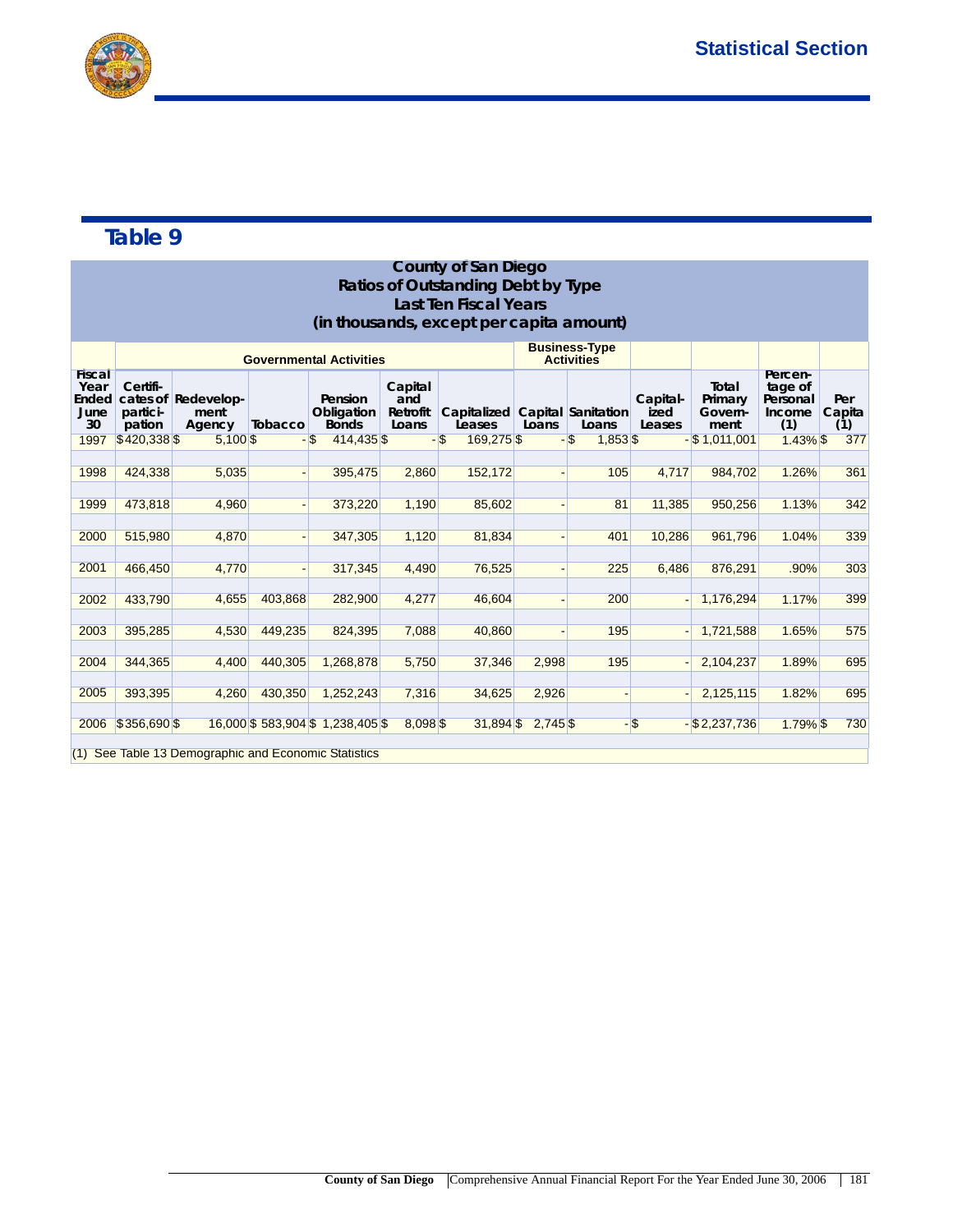

|                                                  | <b>County of San Diego</b><br><b>Ratios of General Bonded Debt Outstanding</b><br><b>Last Ten Fiscal Years</b> |                                                                                |                                                                                              |                                              |                                                                         |                                                  |                                                                                                                   |                                                                        |     |  |  |  |  |  |
|--------------------------------------------------|----------------------------------------------------------------------------------------------------------------|--------------------------------------------------------------------------------|----------------------------------------------------------------------------------------------|----------------------------------------------|-------------------------------------------------------------------------|--------------------------------------------------|-------------------------------------------------------------------------------------------------------------------|------------------------------------------------------------------------|-----|--|--|--|--|--|
|                                                  | (in thousands, except per capita amount)                                                                       |                                                                                |                                                                                              |                                              |                                                                         |                                                  |                                                                                                                   |                                                                        |     |  |  |  |  |  |
|                                                  |                                                                                                                |                                                                                |                                                                                              |                                              |                                                                         |                                                  |                                                                                                                   |                                                                        |     |  |  |  |  |  |
|                                                  |                                                                                                                | Less:                                                                          |                                                                                              |                                              | Less:                                                                   |                                                  |                                                                                                                   |                                                                        |     |  |  |  |  |  |
| <b>Fiscal</b><br>Year<br><b>Ended</b><br>June 30 | <b>Certificates</b><br>of<br>Participation                                                                     | <b>Amounts</b><br>Available in<br><b>Debt</b><br><b>Service</b><br><b>Fund</b> | <b>Net</b><br><b>Certificates</b><br>of<br>Participation                                     | <b>Pension</b><br>Obligation<br><b>Bonds</b> | <b>Amounts</b><br>Available in<br><b>Debt</b><br>Service<br><b>Fund</b> | <b>Net Pension</b><br>Obligation<br><b>Bonds</b> | <b>Total Net</b><br>General<br>Obligation<br><b>Debt</b>                                                          | Percentage of<br>Actual<br>Taxable Value Per Capita<br>of Property (1) | (2) |  |  |  |  |  |
| 1997                                             | $\overline{\mathbb{S}}$<br>420,338 \$                                                                          | 29,886 \$                                                                      | 390,452 \$                                                                                   | 414,435\$                                    | 389\$                                                                   | 414,046 \$                                       | 804,498                                                                                                           | $0.54\%$ \$                                                            | 300 |  |  |  |  |  |
| 1998                                             | 424,338                                                                                                        | 28,394                                                                         | 394,944                                                                                      | 395,475                                      | $\overline{0}$                                                          | 395,475                                          | 790,419                                                                                                           | 0.52%                                                                  | 290 |  |  |  |  |  |
| 1999                                             | 473,818                                                                                                        | 28,013                                                                         | 445,805                                                                                      | 373,220                                      | 287                                                                     | 372,933                                          | 818,738                                                                                                           | 0.50%                                                                  | 295 |  |  |  |  |  |
| 2000                                             | 515,980                                                                                                        | 31,2665                                                                        | 484,715                                                                                      | 347,305                                      | 112                                                                     | 347,193                                          | 831,908                                                                                                           | 0.46%                                                                  | 293 |  |  |  |  |  |
| 2001                                             | 466,450                                                                                                        | 37,002                                                                         | 429,448                                                                                      | 317,345                                      | 143                                                                     | 317,202                                          | 746,650                                                                                                           | 0.38%                                                                  | 258 |  |  |  |  |  |
| 2002                                             | 433,790                                                                                                        | 26,162                                                                         | 407,628                                                                                      | 282,900                                      | 220                                                                     | 282,680                                          | 690,308                                                                                                           | 0.32%                                                                  | 234 |  |  |  |  |  |
| 2003                                             | 395,285                                                                                                        | 25,957                                                                         | 369,328                                                                                      | 824,395                                      | 2,369                                                                   | 822,026                                          | 1,191,354                                                                                                         | 0.51%                                                                  | 398 |  |  |  |  |  |
| 2004                                             | 344,365                                                                                                        | 21,798                                                                         | 322,567                                                                                      | 1,268,878                                    | 14,966                                                                  | 1,253,912                                        | 1,576,479                                                                                                         | 0.62%                                                                  | 521 |  |  |  |  |  |
| 2005                                             | 393,395                                                                                                        | 29,085                                                                         | 364,310                                                                                      | 1,252,243                                    | 66,550                                                                  | 1,185,693                                        | 1,550,003                                                                                                         | 0.55%                                                                  | 507 |  |  |  |  |  |
| 2006                                             | $\overline{\mathcal{E}}$<br>356,690 \$                                                                         | 29,380 \$                                                                      |                                                                                              | 327,310 \$1,238,405 \$                       | 50,822\$                                                                | 1,187,583 \$                                     | 1,514,893                                                                                                         | $0.48\%$ \$                                                            | 494 |  |  |  |  |  |
|                                                  |                                                                                                                |                                                                                |                                                                                              |                                              |                                                                         |                                                  | Note: Details regarding the County's outstanding debt can be found in the Notes to the Basic Financial Statements |                                                                        |     |  |  |  |  |  |
|                                                  |                                                                                                                |                                                                                | (1) See Table 7 Assessed Value and Estimated Actual Value of Taxable Property                |                                              |                                                                         |                                                  |                                                                                                                   |                                                                        |     |  |  |  |  |  |
|                                                  |                                                                                                                |                                                                                | (2) See Table 13 Demographic and Economic Statistics for personal income and population data |                                              |                                                                         |                                                  |                                                                                                                   |                                                                        |     |  |  |  |  |  |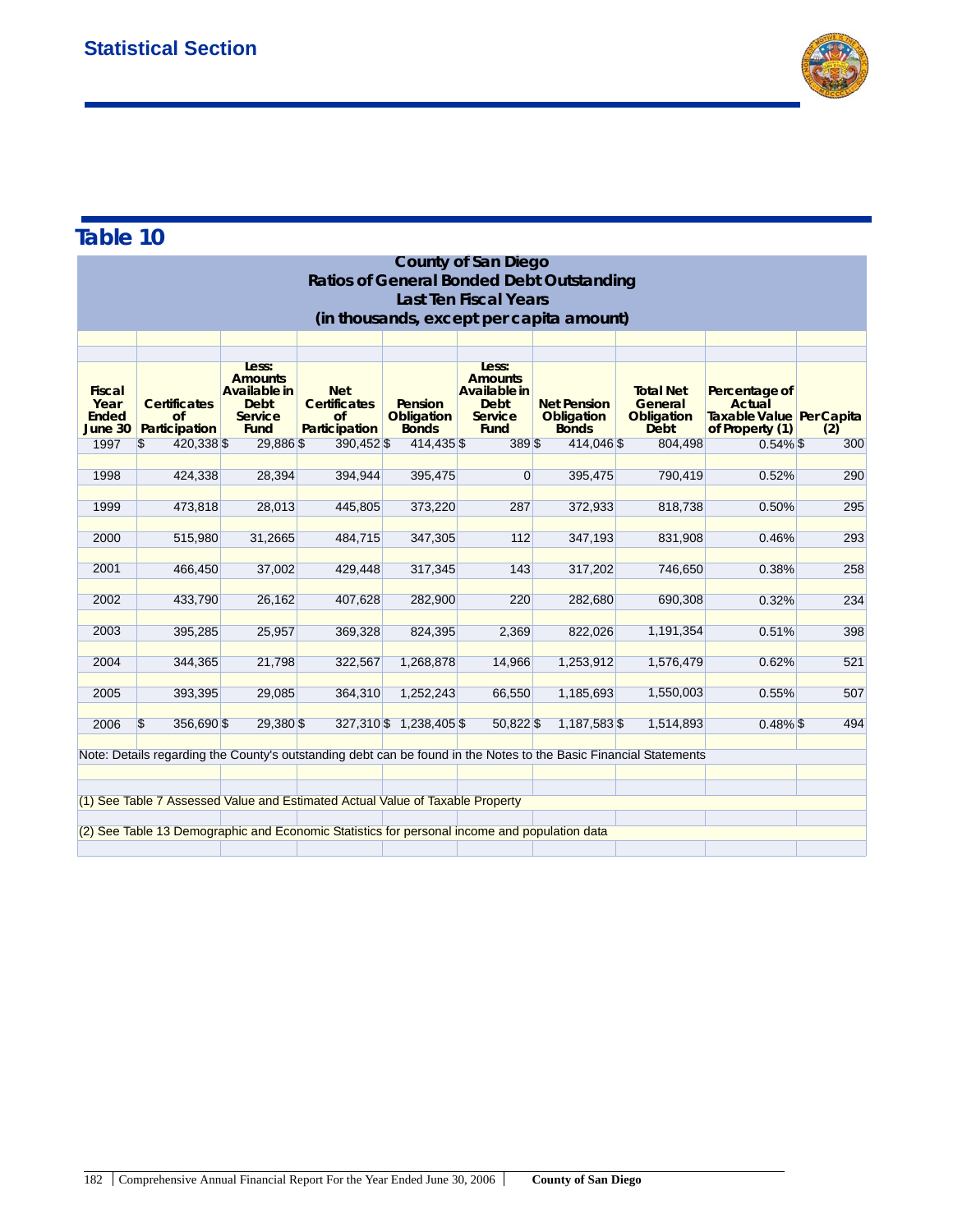

| <b>County of San Diego</b><br>Legal Debt Margin Information                    |                         |                   |                                                            |                             |                                          |  |  |
|--------------------------------------------------------------------------------|-------------------------|-------------------|------------------------------------------------------------|-----------------------------|------------------------------------------|--|--|
| <b>Last Ten Fiscal Years</b>                                                   |                         |                   |                                                            |                             |                                          |  |  |
|                                                                                | (in thousands)          |                   |                                                            |                             |                                          |  |  |
| <b>Fiscal Year</b>                                                             |                         | <b>Debt Limit</b> | <b>Total Net Debt</b><br><b>Applicable to</b><br>Limit (1) | <b>Legal Debt</b><br>Margin | Legal Debt Margin /<br><b>Debt Limit</b> |  |  |
| 1997                                                                           | $\overline{\mathbb{S}}$ | 1,863,898         |                                                            | 1,863,898<br>$ \sqrt{3}$    | 100%                                     |  |  |
| 1998                                                                           |                         | 1,911,280         |                                                            | 1,911,280                   | 100%                                     |  |  |
| 1999                                                                           |                         | 2,046,607         |                                                            | 2,046,607                   | 100%                                     |  |  |
| 2000                                                                           |                         | 2,256,859         | $\overline{\phantom{a}}$                                   | 2,256,859                   | 100%                                     |  |  |
| 2001                                                                           |                         | 2,446,469         |                                                            | 2,446,469                   | 100%                                     |  |  |
| 2002                                                                           |                         | 2,681,046         |                                                            | 2,681,046                   | 100%                                     |  |  |
| 2003                                                                           |                         | 2,910,780         |                                                            | 2,910,780                   | 100%                                     |  |  |
| 2004                                                                           |                         | 3,187,496         |                                                            | 3,187,496                   | 100%                                     |  |  |
| 2005                                                                           |                         | 3,510,222         | $\blacksquare$                                             | 3,510,222                   | 100%                                     |  |  |
| 2006                                                                           | \$                      | 3,974,481         |                                                            | 3,974,481<br>$-$ \$         | 100%                                     |  |  |
| Legal Debt Margin Calculation for Fiscal Year 2005-06<br><b>Assessed value</b> |                         |                   |                                                            |                             |                                          |  |  |
|                                                                                | \$                      | 317,958,485       |                                                            |                             |                                          |  |  |
| Debt Limit (1.25% of total assessed value) (2)                                 |                         | 3,974,481         |                                                            |                             |                                          |  |  |
| Debt applicable to limit:<br>General obligation bonds                          |                         |                   |                                                            |                             |                                          |  |  |
| Less: Amount set aside for repayment of General obligation                     |                         |                   |                                                            |                             |                                          |  |  |
| debt                                                                           |                         |                   |                                                            |                             |                                          |  |  |
| Total Net debt applicable to limit<br>Legal debt margin<br>\$<br>3,974,481     |                         |                   |                                                            |                             |                                          |  |  |
|                                                                                |                         |                   |                                                            |                             |                                          |  |  |

(1) For the fiscal years presented, the County had no debt that qualified as indebtedness subject to the bonded debt limit under the California Constitution.

(2) Under California State law, the total amount of bonded indebtedness shall not at any time exceed 1.25% of the taxable property of the County as shown by the last equalized assessment roll.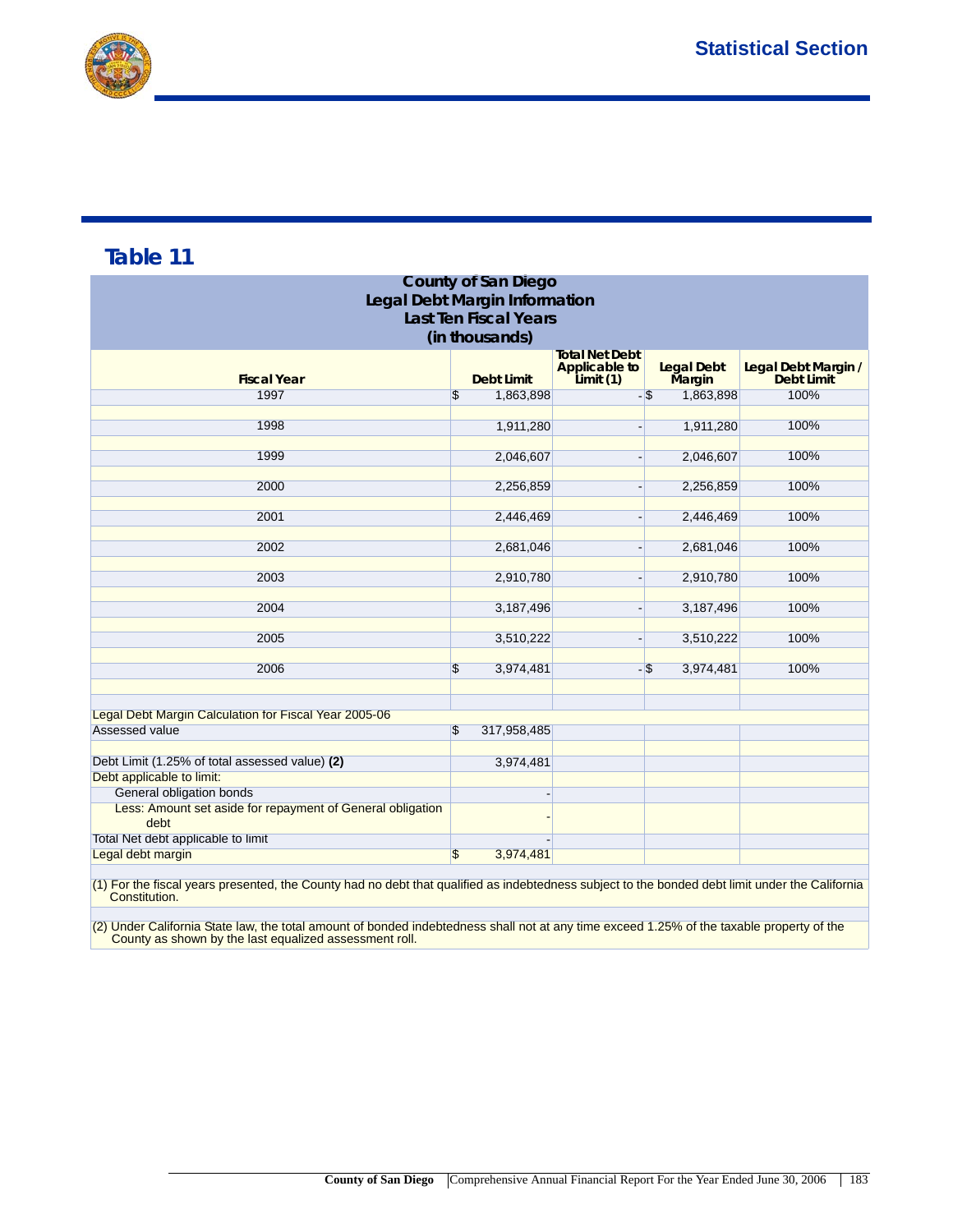

| <b>County of San Diego</b><br>Pledged-Revenue Coverage<br><b>Last Ten Fiscal Years</b><br>(in thousands)                                                                                   |                                                 |                                 |                                                  |               |                 |          |  |  |
|--------------------------------------------------------------------------------------------------------------------------------------------------------------------------------------------|-------------------------------------------------|---------------------------------|--------------------------------------------------|---------------|-----------------|----------|--|--|
|                                                                                                                                                                                            |                                                 |                                 | <b>Tobacco Settlement Asset-Backed Bonds (1)</b> |               |                 |          |  |  |
| <b>Fiscal Year</b>                                                                                                                                                                         | <b>Tobacco</b><br>Settlement<br><b>Revenues</b> | Less: Operating<br>Expenses (2) | <b>Net Available</b><br>Revenue                  | Principal (3) | <b>Interest</b> | Coverage |  |  |
| 2002                                                                                                                                                                                       | $\overline{\mathcal{S}}$<br>$26,205$ \$         | 50\$                            | $26,155$ \$                                      | $8,045$ \$    | 18,160          | 1.00     |  |  |
| 2003                                                                                                                                                                                       | 35,444                                          | 113                             | 35,331                                           | 9,560         | 25,351          | 1.01     |  |  |
| 2004                                                                                                                                                                                       | 29,961                                          | 131                             | 29,830                                           | 8,930         | 24,830          | 0.88     |  |  |
| 2005                                                                                                                                                                                       | 30,415                                          | 172                             | 30,243                                           | 9,955         | 24,446          | 0.88     |  |  |
| 2006                                                                                                                                                                                       | $\sqrt[6]{3}$<br>$27,915$ \$                    | 173\$                           | 27,742 \$                                        | $1,550$ \$    | 11,975          | 2.05     |  |  |
|                                                                                                                                                                                            |                                                 |                                 |                                                  |               |                 |          |  |  |
|                                                                                                                                                                                            |                                                 |                                 |                                                  |               |                 |          |  |  |
| Redevelopment Agency Refunding Bonds (Gillespie Field Series Bonds)                                                                                                                        |                                                 |                                 |                                                  |               |                 |          |  |  |
| <b>Fiscal Year</b>                                                                                                                                                                         | <b>Property Tax</b><br>Incremental<br>Revenue   | Less: Operating<br>Expenses (2) | <b>Net Available</b><br>Revenue                  | Principal     | Interest        | Coverage |  |  |
| 1997                                                                                                                                                                                       | 538 \$<br>$\overline{\mathbb{S}}$               | $2,605$ \$                      | $(2,067)$ \$                                     | 0S            | 325             | (6.36)   |  |  |
| 1998                                                                                                                                                                                       | 616                                             | 798                             | (182)                                            | 65            | 323             | (0.47)   |  |  |
| 1999                                                                                                                                                                                       | 821                                             | 755                             | 66                                               | 75            | 320             | 0.17     |  |  |
| 2000                                                                                                                                                                                       | 1,285                                           | 1,187                           | 98                                               | 90            | 316             | 0.24     |  |  |
| 2001                                                                                                                                                                                       | 1,696                                           | 1,072                           | 624                                              | 100           | 311             | 1.52     |  |  |
| 2002                                                                                                                                                                                       | 2,129                                           | 668                             | 1,461                                            | 115           | 305             | 3.48     |  |  |
| 2003                                                                                                                                                                                       | 2,237                                           | 958                             | 1,279                                            | 125           | 299             | 3.02     |  |  |
| 2004                                                                                                                                                                                       | 3,133                                           | 2,129                           | 1,004                                            | 130           | 292             | 2.38     |  |  |
| 2005                                                                                                                                                                                       | 2,135                                           | 1,262                           | 873                                              | 140           | 284             | 2.06     |  |  |
| 2006                                                                                                                                                                                       | $\overline{\mathbb{S}}$<br>$2,089$ \$           | 5,485\$                         | $(3,396)$ \$                                     | 150\$         | 513             | (5.12)   |  |  |
| Note: Details regarding the County's outstanding debt can be found in the notes to the basic financial statements                                                                          |                                                 |                                 |                                                  |               |                 |          |  |  |
|                                                                                                                                                                                            |                                                 |                                 |                                                  |               |                 |          |  |  |
|                                                                                                                                                                                            |                                                 |                                 |                                                  |               |                 |          |  |  |
| (1) These bonds were issued in 2002<br>(2) Operating expenses do not include interest or depreciation<br>(3) Tobacco principal debt service requirements includes turbo principal payments |                                                 |                                 |                                                  |               |                 |          |  |  |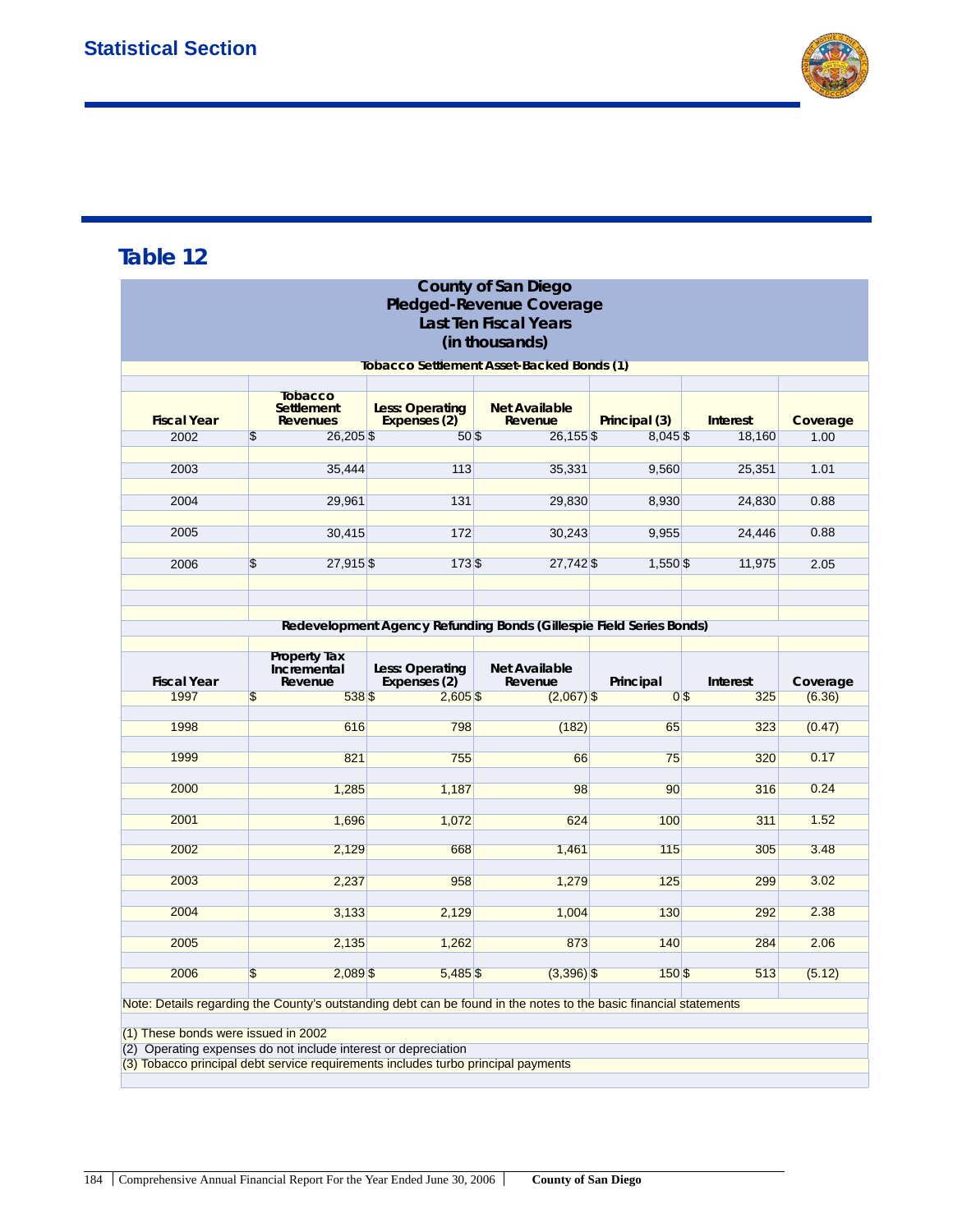

| <b>County of San Diego</b><br><b>Demographic and Economic Statistics</b><br><b>Last Ten Years</b>                                                                                                                                                                            |                |                                              |                                                            |                          |                                |  |  |  |
|------------------------------------------------------------------------------------------------------------------------------------------------------------------------------------------------------------------------------------------------------------------------------|----------------|----------------------------------------------|------------------------------------------------------------|--------------------------|--------------------------------|--|--|--|
| Year                                                                                                                                                                                                                                                                         | Population (1) | <b>Personal Income</b><br>(In thousands) (2) | <b>Per Capita</b><br>Personal Income<br>(in thousands) (3) | School<br>Enrollment (4) | <b>Unemployment</b><br>Rate(5) |  |  |  |
| 1996                                                                                                                                                                                                                                                                         | 2,627,023 \$   | 65,881,004 \$                                | 25,078                                                     | 438,201                  | 5.4                            |  |  |  |
| 1997                                                                                                                                                                                                                                                                         | 2,679,967      | 70,535,060                                   | 26,319                                                     | 449,463                  | 4.5                            |  |  |  |
| 1998                                                                                                                                                                                                                                                                         | 2,725,718      | 77,968,184                                   | 28,605                                                     | 460,949                  | 3.7                            |  |  |  |
| 1999                                                                                                                                                                                                                                                                         | 2,776,342      | 84,346,910                                   | 30,381                                                     | 470,494                  | 3.3                            |  |  |  |
| 2000                                                                                                                                                                                                                                                                         | 2,836,158      | 92,654,006                                   | 32,669                                                     | 480,017                  | 4.3                            |  |  |  |
| 2001                                                                                                                                                                                                                                                                         | 2,892,579      | 97,009,480                                   | 33,537                                                     | 488,377                  | 4.3                            |  |  |  |
| 2002                                                                                                                                                                                                                                                                         | 2,950,017      | 100,655,726                                  | 34,120                                                     | 494,588                  | 5.3                            |  |  |  |
| 2003                                                                                                                                                                                                                                                                         | 2,995,551      | 104,050,119                                  | 34,735                                                     | 499,750                  | 5.7                            |  |  |  |
| 2004                                                                                                                                                                                                                                                                         | 3,027,703      | 111,434,714                                  | 36,805                                                     | 499,356                  | 5.1                            |  |  |  |
| 2005                                                                                                                                                                                                                                                                         | 3,057,000      | 116,986,000                                  | 38,268                                                     | 498,186                  | 4.5                            |  |  |  |
| 2006                                                                                                                                                                                                                                                                         | 3,066,820 \$   | 124,699,968 \$                               | 40,661                                                     | 495,228                  | 4.2                            |  |  |  |
| Sources:                                                                                                                                                                                                                                                                     |                |                                              |                                                            |                          |                                |  |  |  |
| Primary<br>(1) State Department of Finance, Demographic Research Unit.<br>Annual data as of July 1 for the preceding year. 2006 data is based on estimated data as of January 1, 2006 released in May 2006.<br>(2) U.S. Department of Commerce, Bureau of Economic Analysis. |                |                                              |                                                            |                          |                                |  |  |  |
| Regional Economic Information System for calendar years 1996 through 2005. Amount for 2006 was not available, and was                                                                                                                                                        |                |                                              |                                                            |                          |                                |  |  |  |

therefore calculated by multiplying 2006 Population by Per Capital Personal Income. The result of this calculation was consistent with the results of 1996 through 2005, had those years been calculated.

(3) Per capita personal income is calculated by dividing personal income by population.

(4) California Department of Education & Education Data Partnership

(5) U.S. Department of Labor, Bureau of Labor Statistics.

Annual data not seasonally adjusted and as of July 1.

**Secondary** 

(2) U.S. Department of Commerce, Bureau of Economic Analysis. (for 2005)

- Personal Income and Per Capita Personal Income by Metropolitan Area, 2003-2005
- (3) Economic Research Bureau, San Diego Regional Chamber of Commerce. (for 2006)

San Diego Economic Bulletin, Forecast 2005, Volume 53, Number 1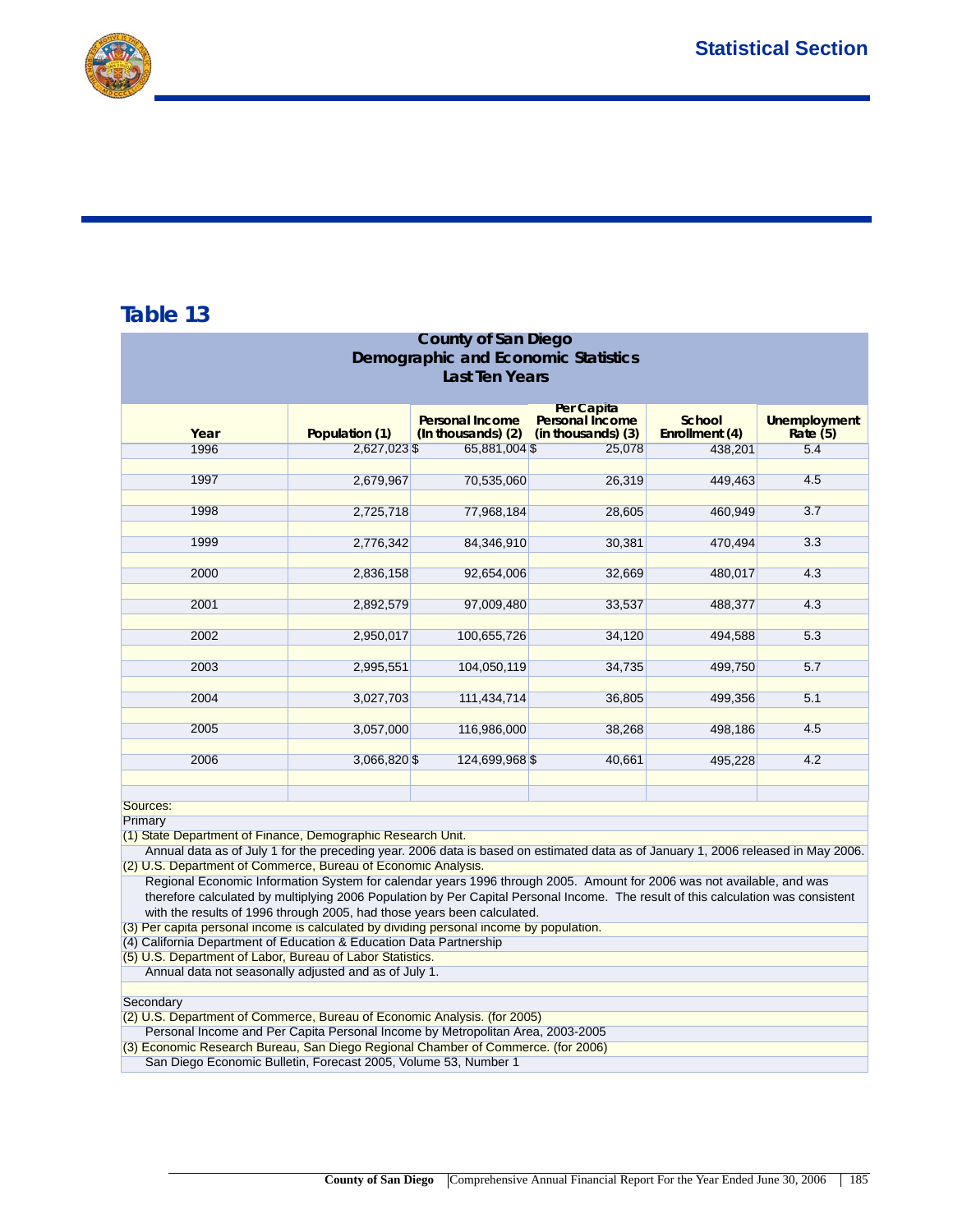

| <b>County of San Diego</b><br><b>Principal Employers</b><br><b>Current Year and Eight Years Ago (1)</b> |                  |                |                                                    |                  |                |                                                    |  |
|---------------------------------------------------------------------------------------------------------|------------------|----------------|----------------------------------------------------|------------------|----------------|----------------------------------------------------|--|
|                                                                                                         |                  | 2006(2)        |                                                    |                  | 1998(3)        |                                                    |  |
| Employer                                                                                                | <b>Employees</b> | Rank           | Percentage of<br><b>Total County</b><br>Employment | <b>Employees</b> | Rank           | Percentage of<br><b>Total County</b><br>Employment |  |
| <b>Federal Government</b>                                                                               | 39,100           |                | 2.71%                                              | 44,200           |                | 3.53%                                              |  |
| State of California                                                                                     | 38,800           | $\overline{2}$ | 2.68%                                              | 32,400           | 2              | 2.59%                                              |  |
| University of California, San Diego                                                                     | 27,200           | 3              | 1.88%                                              | 21,444           | 4              | 1.71%                                              |  |
| San Diego Unified School District                                                                       | 19,777           | 4              | 1.37%                                              | 25,230           | 3              | 2.01%                                              |  |
| <b>County of San Diego</b>                                                                              | 15,715           | 5              | 1.09%                                              | 17,700           | 5              | 1.41%                                              |  |
| <b>Sharp HealthCare</b>                                                                                 | 13,377           | 6              | 0.93%                                              | 8,111            | 8              | 0.65%                                              |  |
| <b>City of San Diego</b>                                                                                | 11,777           | $\overline{7}$ | 0.81%                                              | 11,085           | 6              | 0.88%                                              |  |
| <b>Scripps Health</b>                                                                                   | 10,932           | 8              | 0.76%                                              |                  |                |                                                    |  |
| <b>Kaiser Permanente</b>                                                                                | 7,432            | 9              | 0.51%                                              | 5,959            | 10             | 0.48%                                              |  |
| U.S. Postal Service, San Diego District                                                                 | 6,937            | 10             | 0.48%                                              | 7,162            | 9              | 0.57%                                              |  |
| Qualcomm Inc.                                                                                           |                  |                |                                                    | 10,431           | $\overline{7}$ | 0.83%                                              |  |
| <b>Total</b>                                                                                            | 191,047          |                | 13.22%                                             | 183,722          |                | 14.67%                                             |  |
| Notes:                                                                                                  |                  |                |                                                    |                  |                |                                                    |  |
| (1) Principal Employers data not available for 1997.                                                    |                  |                |                                                    |                  |                |                                                    |  |
| Sources:                                                                                                |                  |                |                                                    |                  |                |                                                    |  |
| (2) San Diego Business Journal                                                                          |                  |                |                                                    |                  |                |                                                    |  |
| (3) Employment Development Department                                                                   |                  |                |                                                    |                  |                |                                                    |  |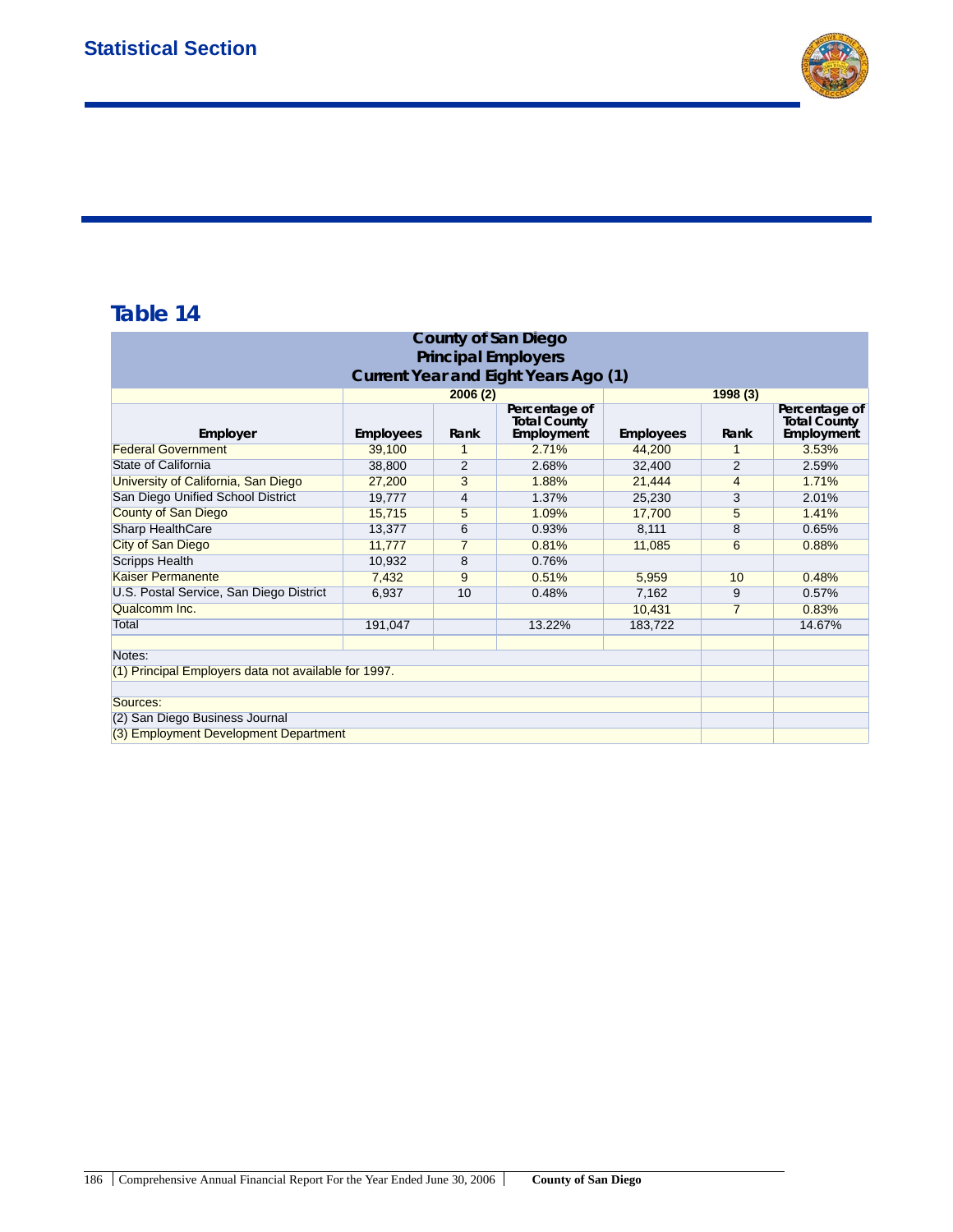

| <b>County of San Diego</b><br><b>Full-time Equivalent County Government Employees by Function</b><br>Last Six Fiscal Years (1)                                                  |        |        |        |        |        |        |  |  |
|---------------------------------------------------------------------------------------------------------------------------------------------------------------------------------|--------|--------|--------|--------|--------|--------|--|--|
|                                                                                                                                                                                 |        |        |        |        |        |        |  |  |
| <b>Function</b>                                                                                                                                                                 | 2001   | 2002   | 2003   | 2004   | 2005   | 2006   |  |  |
| General                                                                                                                                                                         | 1,556  | 1,567  | 1,605  | 1,578  | 1,495  | 1,486  |  |  |
| <b>Public Protection</b>                                                                                                                                                        | 7,472  | 7,910  | 8,006  | 7,667  | 7,506  | 7,673  |  |  |
| <b>Public ways and facilities</b>                                                                                                                                               | 356    | 373    | 380    | 351    | 350    | 366    |  |  |
| <b>Health and Sanitation</b>                                                                                                                                                    | 2,207  | 2,287  | 2,315  | 2,250  | 2,130  | 2,127  |  |  |
| <b>Public assistance</b>                                                                                                                                                        | 3,879  | 4,141  | 4,027  | 3,737  | 3,567  | 3,761  |  |  |
| Education                                                                                                                                                                       | 239    | 278    | 281    | 265    | 265    | 275    |  |  |
| <b>Recreation and cultural</b>                                                                                                                                                  | 122    | 143    | 145    | 154    | 154    | 158    |  |  |
| <b>Total</b>                                                                                                                                                                    | 15,831 | 16,699 | 16,759 | 16,002 | 15,467 | 15,846 |  |  |
| (1) 10 year trend data is unavailable, see explanatory information contained in Introduction to Statistical Section<br>Source: Auditor and Controller, Central Payroll Division |        |        |        |        |        |        |  |  |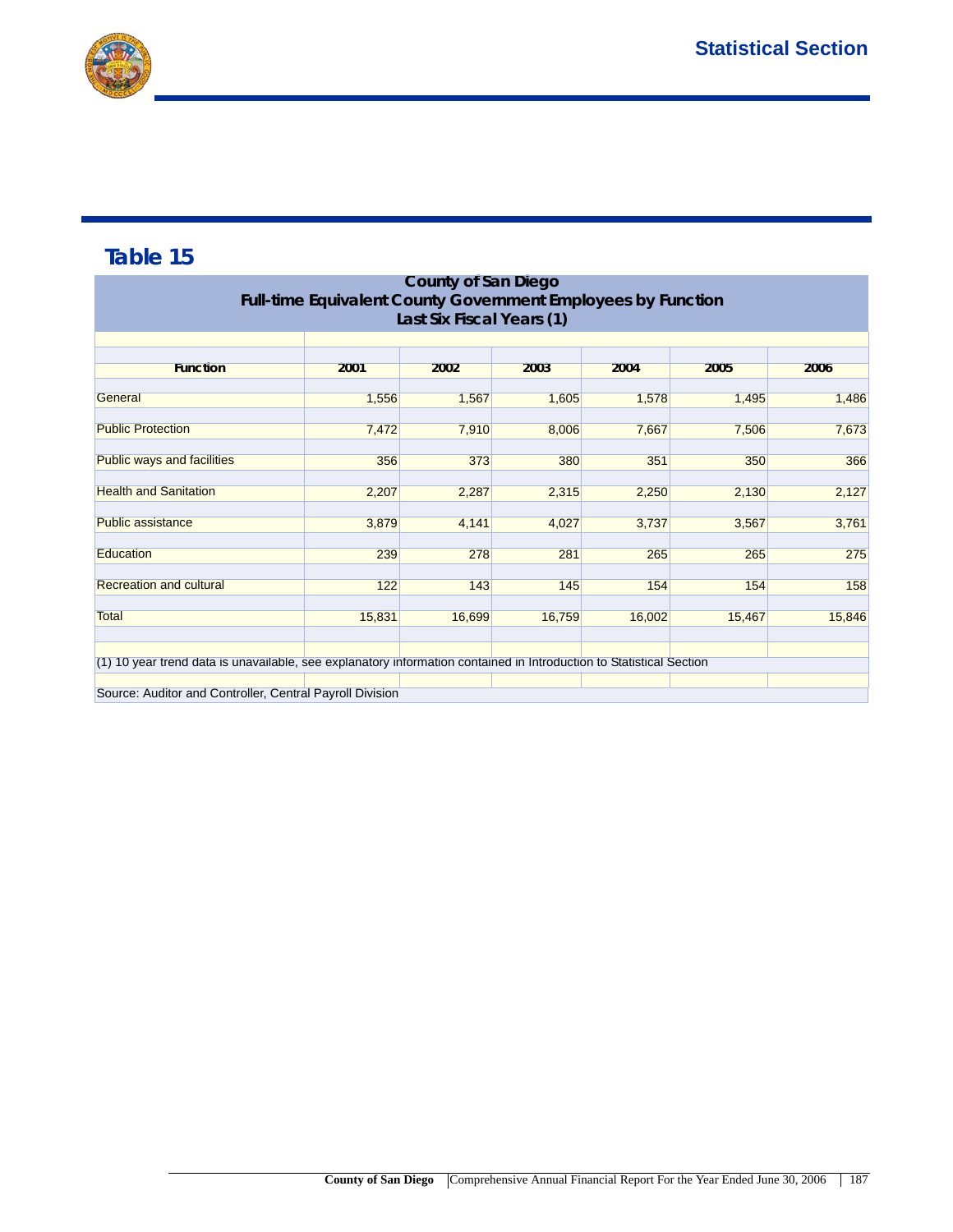

| <b>Operating Indicators by Function</b>                                                                             |         |                    |         |  |  |  |
|---------------------------------------------------------------------------------------------------------------------|---------|--------------------|---------|--|--|--|
| Fiscal Years 2004 through 2006 (1)                                                                                  |         |                    |         |  |  |  |
|                                                                                                                     |         | <b>Fiscal Year</b> |         |  |  |  |
| <b>Function</b>                                                                                                     | 2004    | 2005               | 2006    |  |  |  |
|                                                                                                                     |         |                    |         |  |  |  |
| <b>General</b>                                                                                                      |         |                    |         |  |  |  |
| Registrar of Voters: % of total absentee ballots tallied by the Monday after Election Day                           | (2)     | 74.00%             | 96.40%  |  |  |  |
| Assessor/Recorder/County Clerk: % of mandated assessments completed by close of annual tax                          |         |                    |         |  |  |  |
| roll                                                                                                                | (2)     | (2)                | 100.00% |  |  |  |
| Treasurer-Tax Collector: Secured Taxes Collected (% of total)                                                       | (2)     | 99.00%             | 98.00%  |  |  |  |
|                                                                                                                     |         |                    |         |  |  |  |
| <b>Public Protection</b>                                                                                            |         |                    |         |  |  |  |
| Child Support Services: Percent of Current Support Collected (Federal performance measure #3)                       | 41.00%  | 42.10%             | 49.00%  |  |  |  |
| <b>Sheriff: Deputy Initiated Actions (DIA)</b>                                                                      | (2)     | 242,978            | 237,611 |  |  |  |
| Sheriff: Number of Jail Bookings                                                                                    | 139,019 | 145,180            | 144,727 |  |  |  |
| Sheriff: Daily Average - Number of Inmates                                                                          | 5,009   | 5,102              | 5,184   |  |  |  |
| District Attorney: Felony Defendants Received                                                                       | 30,108  | 31,150             | 31,182  |  |  |  |
| District Attorney: Misdemeanor Defendants Received                                                                  | 27,575  | 27,035             | 27,000  |  |  |  |
| Planning and Land Use: Percent of Building Inspections completed next day                                           | 100.00% | 100.00%            | 100.00% |  |  |  |
| Animal Services: Percentage of treatable shelter animals euthanized                                                 | (2)     | 12.90%             | 12.90%  |  |  |  |
|                                                                                                                     |         |                    |         |  |  |  |
| <b>Public Ways and Facilities</b>                                                                                   |         |                    |         |  |  |  |
| Public Works: Protect water quality through DPW Roads/Drainage waste debris removal (cubic                          |         |                    |         |  |  |  |
| yards removed)                                                                                                      | (2)     | 42,000             | 51,287  |  |  |  |
|                                                                                                                     |         |                    |         |  |  |  |
| <b>Health and Sanitation</b>                                                                                        |         |                    |         |  |  |  |
| Public Health Services: Immunization coverage rate maintained for children age 24 months in                         |         |                    |         |  |  |  |
| regional public health centers                                                                                      | 85.00%  | 91.00%             | 90.00%  |  |  |  |
| Air Pollution Control District: Average number of days meeting the federal ozone standards (3-                      |         |                    |         |  |  |  |
| year avg.)                                                                                                          | 354     | 356                | 358     |  |  |  |
| Behavioral Health Services: Wait time for children's mental health outpatient treatment                             | 9 days  | 5 days             | 4 days  |  |  |  |
|                                                                                                                     |         |                    |         |  |  |  |
| <b>Public Assistance</b>                                                                                            |         |                    |         |  |  |  |
| Regional Operations: Welfare-to-Work participants and their families who secure stable                              |         |                    |         |  |  |  |
| employment, remaining off aid for six continuous months                                                             | 88.00%  | 88.00%             | 89.00%  |  |  |  |
| Aging & Independence Services: Face-to-face Adult Protective Services investigations within 10                      |         |                    |         |  |  |  |
| davs                                                                                                                | 93.00%  | 94.00%             | 96.00%  |  |  |  |
| Child Welfare Services: Foster children in 12th grade who achieve high school completion                            |         |                    |         |  |  |  |
| (diploma, certificate or equiv.)                                                                                    | (2)     | 76.00%             | 79.00%  |  |  |  |
|                                                                                                                     |         |                    |         |  |  |  |
| <b>Education</b>                                                                                                    |         |                    |         |  |  |  |
| County Library: Annual Average Circulation per Item                                                                 | (2)     | 2.51               | 2.57    |  |  |  |
|                                                                                                                     |         |                    |         |  |  |  |
| <b>Recreation and Cultural</b>                                                                                      |         |                    |         |  |  |  |
| Parks and Recreation: Number of Parkland acres owned and managed                                                    | 37,326  | 40,000             | 40,600  |  |  |  |
| Parks and Recreation: Number of miles of trails managed in the County Trails Program                                | (2)     | (2)                | 275     |  |  |  |
|                                                                                                                     |         |                    |         |  |  |  |
| (1) 10 year trend data is unavailable, see explanatory information contained in Introduction to Statistical Section |         |                    |         |  |  |  |
| (2) Trend data not available                                                                                        |         |                    |         |  |  |  |
| Source: Various County departments                                                                                  |         |                    |         |  |  |  |

**County of San Diego**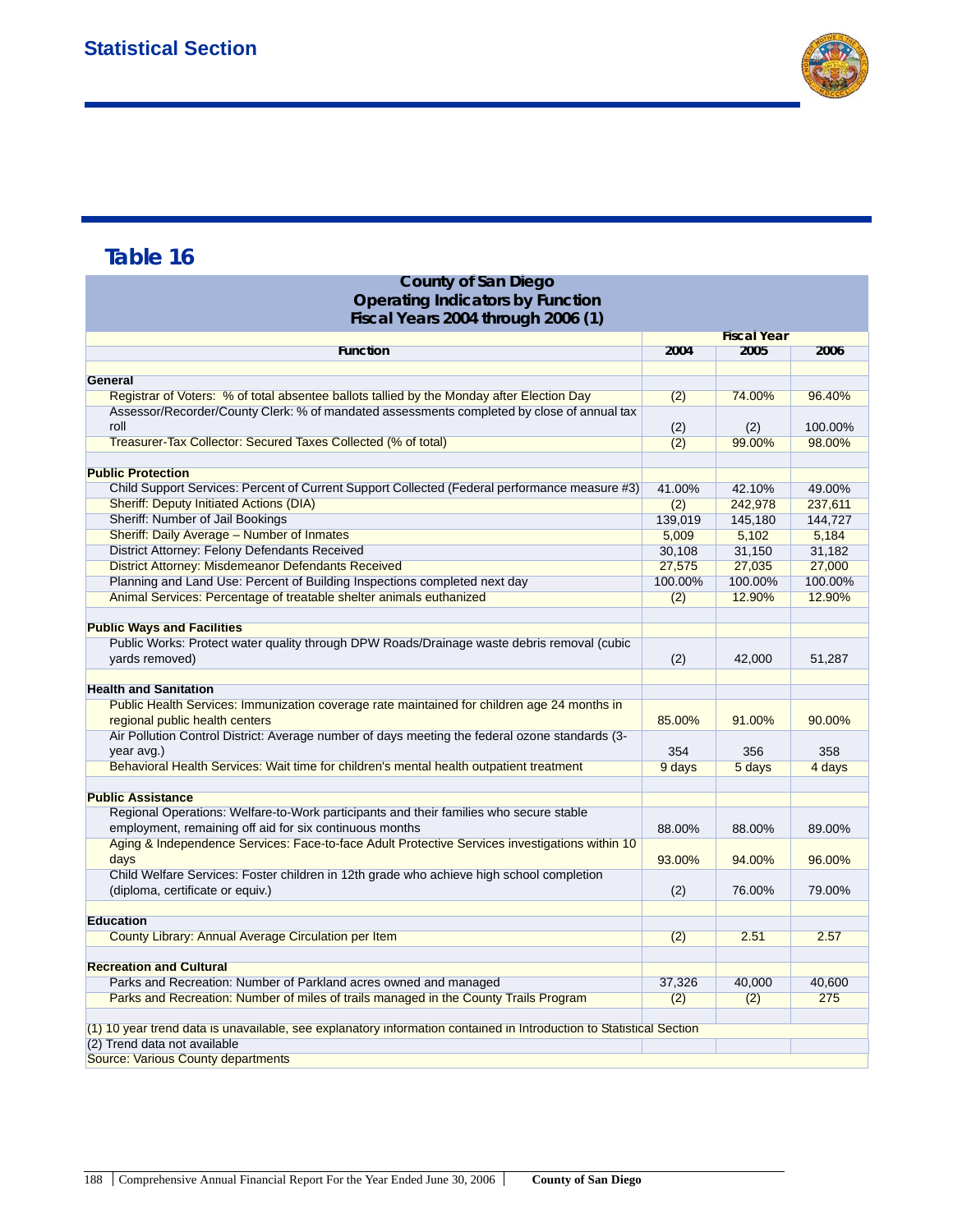

|                                                                                                                                                              | <b>County of San Diego</b><br><b>Capital Asset Statistics by Function</b><br>Last Two Fiscal Years (1) |                    |
|--------------------------------------------------------------------------------------------------------------------------------------------------------------|--------------------------------------------------------------------------------------------------------|--------------------|
|                                                                                                                                                              |                                                                                                        | <b>Fiscal Year</b> |
| <b>Function</b>                                                                                                                                              | 2005                                                                                                   | 2006               |
| <b>Primary Government:</b>                                                                                                                                   |                                                                                                        |                    |
| <b>General Government:</b>                                                                                                                                   |                                                                                                        |                    |
| Fleet vehicle                                                                                                                                                | 1,608                                                                                                  | 1,797              |
| <b>Buildings</b>                                                                                                                                             | 1,038                                                                                                  | 1,029              |
| Land                                                                                                                                                         | 884                                                                                                    | 896                |
| <b>Public Protection</b>                                                                                                                                     |                                                                                                        |                    |
| <b>Building-Sub stations</b>                                                                                                                                 | 5                                                                                                      | 5                  |
| <b>Patrol Units</b>                                                                                                                                          | 922                                                                                                    | 920                |
| <b>Detention Facilities</b>                                                                                                                                  | 9                                                                                                      | 9                  |
| <b>Public Ways and Facilities</b>                                                                                                                            |                                                                                                        |                    |
| <b>Road Miles</b>                                                                                                                                            | 1,905.79                                                                                               | 1,911.18           |
| <b>Bridges</b>                                                                                                                                               | 174                                                                                                    | 174                |
| Airports                                                                                                                                                     | 8                                                                                                      | 8                  |
| <b>Road Stations</b>                                                                                                                                         | 32                                                                                                     | 32                 |
| <b>Health and Sanitation</b>                                                                                                                                 |                                                                                                        |                    |
| <b>Inactive Landfills</b>                                                                                                                                    | 11                                                                                                     | 11                 |
| <b>Sewer Lines Miles</b>                                                                                                                                     | 376.32                                                                                                 | 379.31             |
| <b>Water Pollution Control Facilities</b>                                                                                                                    | 2                                                                                                      | 2                  |
| <b>Public Assistance</b>                                                                                                                                     |                                                                                                        |                    |
| <b>Administration Building</b>                                                                                                                               | 1                                                                                                      | $\mathbf{1}$       |
| <b>Housing Facilities</b>                                                                                                                                    | 6                                                                                                      | 6                  |
| Education                                                                                                                                                    |                                                                                                        |                    |
| Libraries                                                                                                                                                    | 27                                                                                                     | 27                 |
| <b>Recreation and Cultural</b>                                                                                                                               |                                                                                                        |                    |
| Parks/Open Space area                                                                                                                                        | 90                                                                                                     | 90                 |
| <b>Camp grounds</b>                                                                                                                                          | 9                                                                                                      | $\overline{9}$     |
| (1) 10 year trend data is unavailable, see explanatory information contained in Introduction to<br>Statistical Section<br>Source: Various county departments |                                                                                                        |                    |